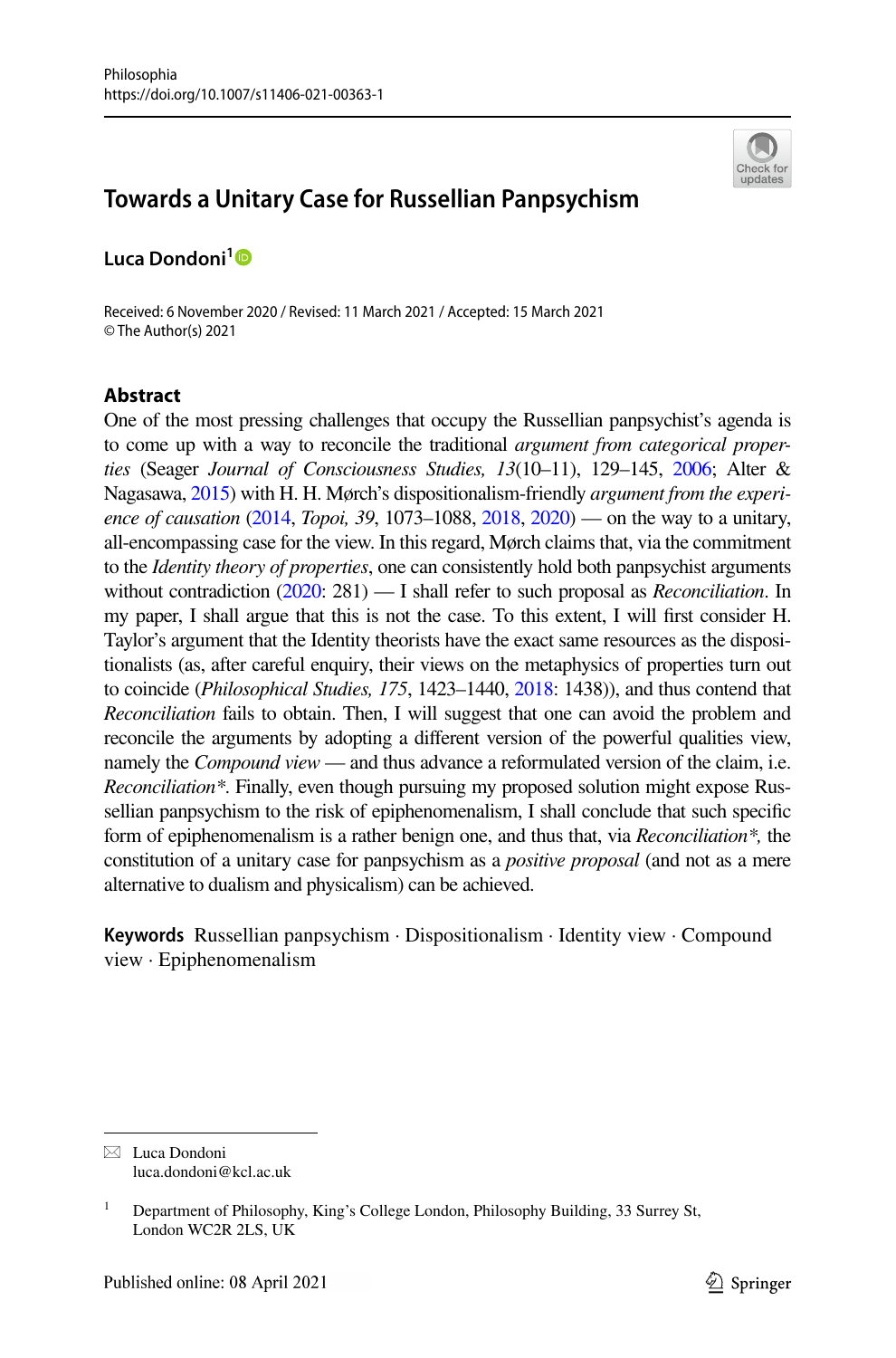# **1 Introduction**

There has been much debate in contemporary philosophy of mind on whether Russellian panpsychism, a newly (re-)discovered position of Russellian heritage, is tenable and can be successful in providing a convincing account of mind within a unifed conception of nature (Chalmers, [2015](#page-20-1); Alter & Nagasawa, [2015](#page-20-0)) — thus proving better than its more traditional and established competitors (namely, *dualism* and *physicalism* above all) (cf. Gof, [2017](#page-20-2)). As their view relies on the postulation of (phenomenal) categorical properties as the ground of physical reality, one of the major challenges that panpsychists have been presented with in recent years is advanced by dispositionalists — that is, those who believe that (at least some) properties are essentially dispositional and do not need any categories to ground them (Mumford, [2006;](#page-21-5) Bird, [2007;](#page-20-3) Ellis, [2013\)](#page-20-4). Now, in her recent production (cf. [2014](#page-21-1), [2018](#page-21-2), [2020\)](#page-21-3), H. H. Mørch has been arguing that there can be designed an argument for panpsychism which speaks precisely to dispositionalists — even more: an argument that would show that panpsychism actually *follows* from dispositionalism. In addition to this, she makes a further signifcant claim: she maintains that, by adopting a particular version of the so-called powerful qualities view (namely, the *Identity view of properties*), the panpsychist can, at the same time, retain the original subscription to the traditional case for the view (which involves categorical properties), while also endorsing her own new dispositionalism-oriented argument [\(2014:](#page-21-1) 55; [2018](#page-21-2): 1078; [2020:](#page-21-3) 281).

This being said, in my paper, I shall address primarily Mørch's claim that one can hold both panpsychist arguments, if she subscribes to the Identity view (which I shall refer to as *Reconciliation*), and argue that it fails to obtain — that is, that one cannot achieve the sought reconciliation via *the Identity view*. Yet, I will show that another view (namely, the *Compound view*), which is part of the same family of theories of the Identity view (namely, the *Powerful qualities view*), can indeed carry out the reconciliation that Mørch envisions — I will call such reformulated version of the claim *Reconciliation\**. However, even though one can reconcile the two panpsychist arguments via the subscription to the Compound view (that is, *Reconciliation\** is valid), the adoption of such an approach to the metaphysics of properties *might* render Mørch's original argument undesirable — for it will expose her project to the risk of epiphenomenalism. This being said, after a careful study of the notions at play, I shall conclude that the particular form of epiphenomenalism that one will have to accept to secure the reconciliation is marginal and certainly well worth the pain. In sum, my proposed version of *Reconciliation\** (based on the Compound view of properties) will contribute to equip the Russellian panpsychist with an all-encompassing, unitary metaphysical apparatus — which will sustain the view as a *positive proposal* (and not as a mere alternative to its more established competitors, i.e. dualism and physicalism).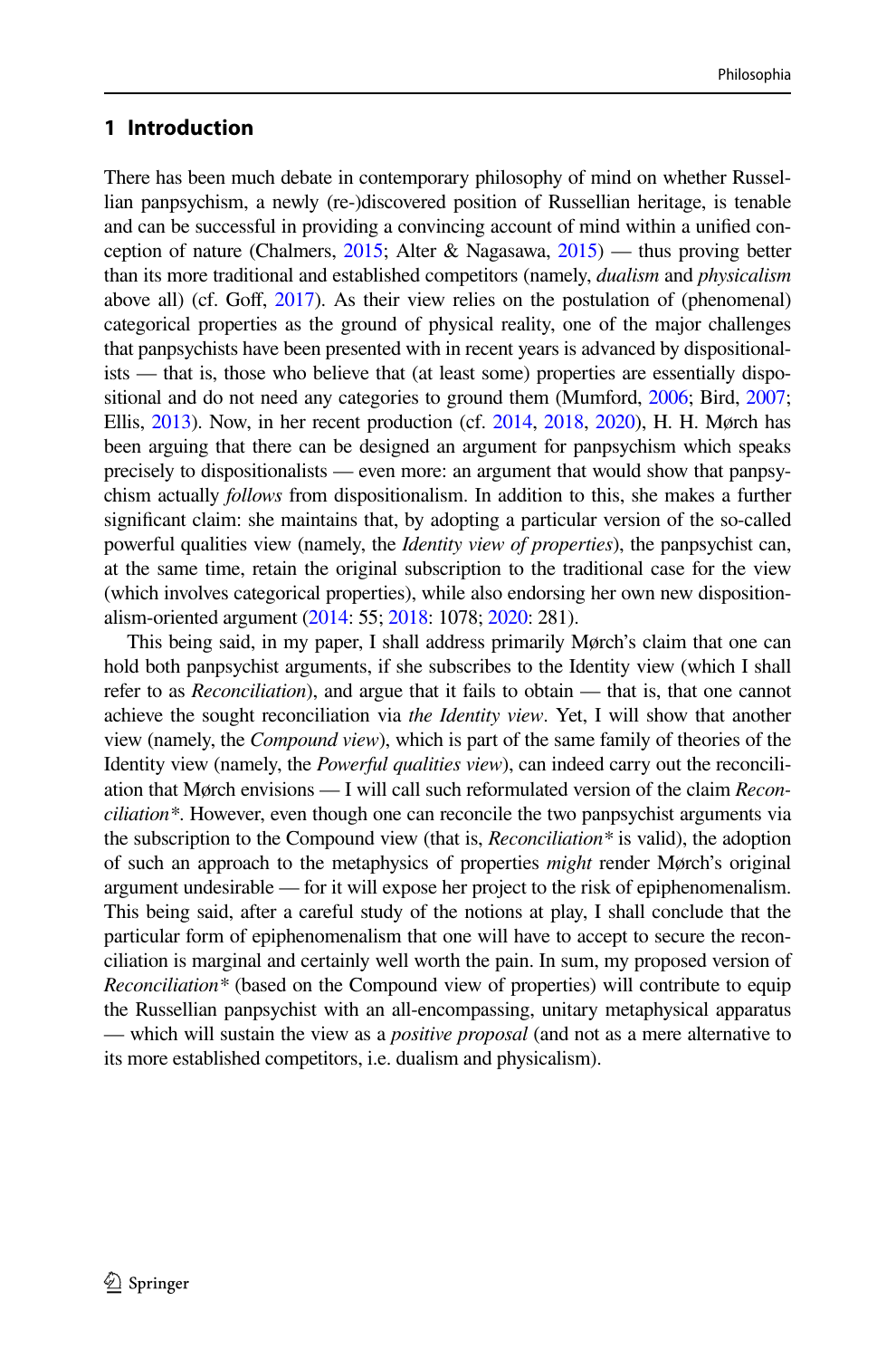### <span id="page-2-0"></span>**2 Panpsychism and Dispositionalism:** *Status Quaestionis*

Before considering Mørch's arguments and addressing the reconciliation claim, we ought to say something more on the positions at play in the debate, namely Russellian panpsychism and dispositionalism.

A signifcant trend in contemporary philosophy of mind focuses on the study of the so-called Hard Problem of Consciousness (cf. Chalmers, [1995\)](#page-20-5). In its essential form, the problem arises from the age-old intuition that mental stuff and physical stuff do not seem to belong together — and thus questions the place of mind within our metaphysical story of reality. Traditionally, two candidates have been put forth to explain the relationship between mind and body, namely *dualism*, which sees mind and matter as utterly distinct and fundamentally irreducible one to the other (cf. Papineau, [2002\)](#page-21-6); and *idealism*, which moves from the intuition that the only thing we can be sure about is the reality of mental life (and thus maintains that one should not postulate mind-independent matter). However, both options have signifcant drawbacks: the dualist picture of the world is radically a fragmented one, while we should aim at a unifed conception of nature; the idealist solution is sceptical, while it would be desirable to retain some trust in the observer-independent reality. This being said, in the past century, a third view has gained momentum and has now (arguably) imposed itself as the default position in the analytic circles: *physicalism* (cf. Field, [1972](#page-20-6): 357; Stoljar, [2010](#page-21-7): 13). The physicalist roughly believes that the fundamental level of reality is populated only by purely physical entities (cf. Stoljar,  $2015$ ) — such that mental phenomena do exist, but are either entirely reducible to physical facts or supervene on the physical. Now, in the past 20 years, due to the rediscovery of Bertrand Russell's and Arthur Eddington's early writings (and to the appearance of a number of compelling arguments against physicalism (Jackson, [1982,](#page-20-7) [1986](#page-20-8); Chalmers, [1996,](#page-20-9) [2009\)](#page-20-10)), a fourth candidate has presented (better: has returned) on the scene and has been receiving increasing scholarly interest: *Russellian Monism*. In general, Russellian monism can be defned as the view that at the fundamental level of reality there exist some inscrutable properties of a single kind, properties which provide ground for physical entities and consciousness alike (cf. Kind, [2015](#page-21-9): 404). In its panpsychist fashion, Russellian monism is often described as having two main components, namely one positive and one nega-tive (Goff, [2017](#page-20-2): 17). The negative aspect of the view lies in the claim that physical science provides us only with a partial account of the nature of the physical world (i.e. the extrinsic, dispositional properties of matter), while remaining completely silent about the intrinsic, categorical nature of the material — this is what is supposed to motivate the 'Russellian' qualifcation (cf. Stubenberg, [2015](#page-21-10)). The positive component consists of the claim that the hidden, intrinsic nature of matter explains phenomenal consciousness — which amounts to say that the ultimate constituents of reality are endowed with phenomenal (or protophenomenal) properties. In sum, Russellian panpsychism is an anti-idealist monistic view which promises to avoid the main difficulties of both dualism and physicalism at once (Chalmers, [2015;](#page-20-1) Alter & Nagasawa, [2015](#page-20-0)), while providing a convincing account of mind within a unifed conception of nature (Goff, [2017](#page-20-2)).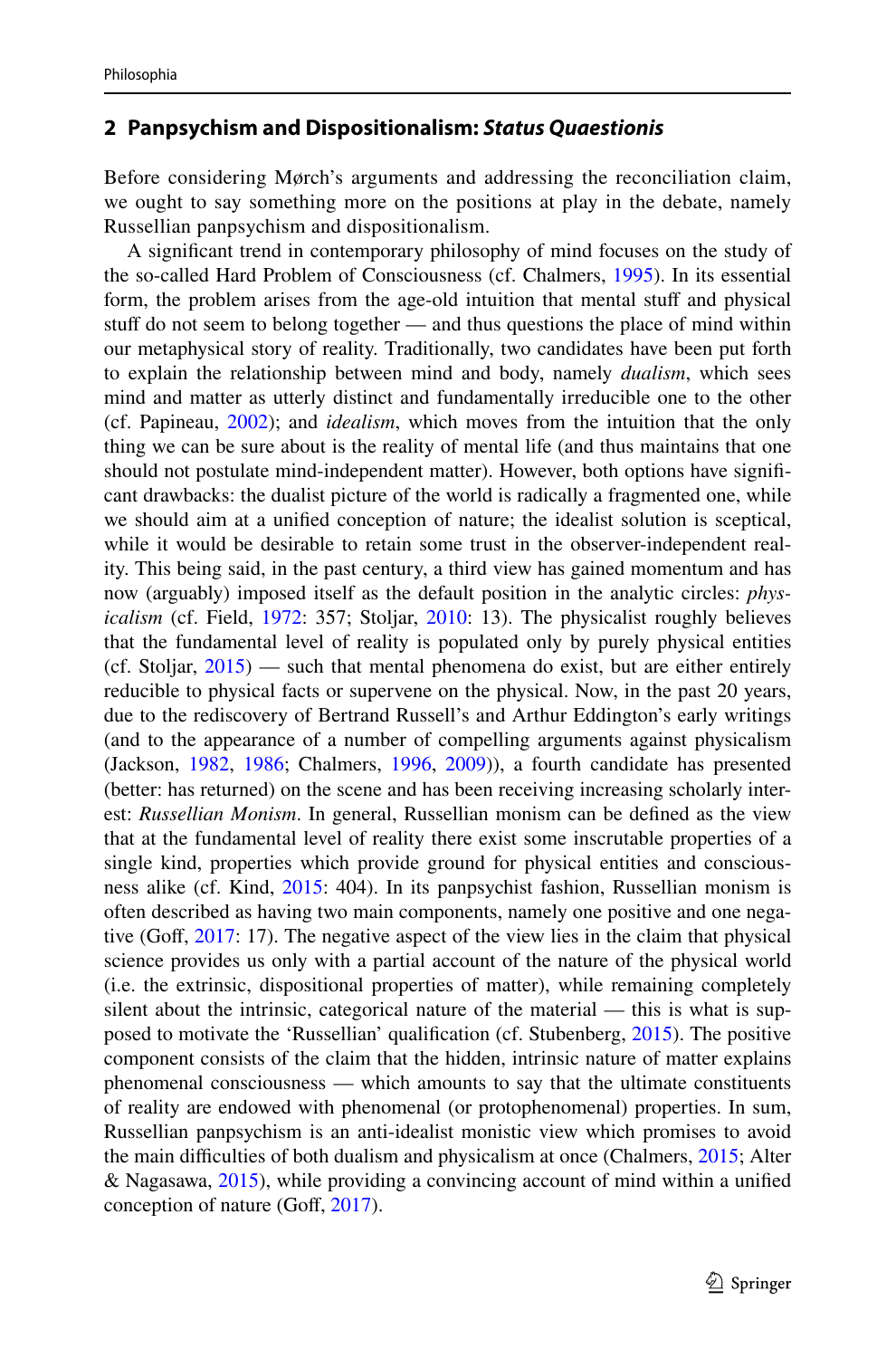On the other hand, in the neighbouring feld of contemporary metaphysics, philosophers have been debating on the precise nature of properties. Again, two fronts can be isolated. One is generally known as *categoricalism* — where the categoricalist believes that all extrinsic/relational/structural properties need some sort of categorical ground (Russell, [1927](#page-21-11); Armstrong, [1997](#page-20-11); Lowe, [2006](#page-21-12); Seager, [2006\)](#page-21-0). The other is often referred to as *dispositionalism* — where the dispositionalist believes that properties are dispositional, such that properties are described in virtue of what they *dispose* their bearers to do (Ellis, [2013](#page-20-4): 11). More in detail, within the broad spectrum of dispositionalism, two further positions can be identifed: a radical position (generally known as 'pure powers view'), that is, the one of those who claim that the essence of a property is defned by the *nomic* role it plays, which amounts to say that *all* properties are essentially dispositional (Shoemaker, [1980](#page-21-13); Hawthorne, [2001](#page-20-12); Mumford, [2004,](#page-21-14) [2006;](#page-21-5) Bird, [2007](#page-20-3), [2013](#page-20-13)); and a moderate position (often called 'dispositional essentialism'), like the one of those who believe that in order to have dispositional properties like causal powers, some more fundamental (cate-gorical) properties need to be posited (Molnar, [2003](#page-21-15); Ellis, [2002,](#page-20-14) [2013\)](#page-20-4).<sup>[1](#page-3-0)</sup> This being said, even in the moderate's case, no random property can serve as the categorical base for powers — such that dispositional essentialism is still diferent from categoricalism, even though they both make use of categorical properties. In Ellis and Molnar's case, most of the categorical properties that are admitted are *dimensions* — where "dimensions include all of the usual spatial and temporal relations. [.. .] [T]he dimensions also include the generic categorical properties of things, including shape, size, orientation, handedness, spatio-temporal interval, and so on" [\(2013](#page-20-4): 18). According to the two dispositional essentialists, then, the *only* properties that can be rightfully called categorical are those that locate, identify, and *orient* causal powers in space and time — for, given that causal powers are essentially *oriented*, without spatio-temporal categories, there could be no causal powers at all (cf. Molnar, [2003:](#page-21-15) 60; Ellis, [2013:](#page-20-4) 18).

# **3 H. H. Mørch's Defence of Panpsychism**

Having introduced sufficient background on the positions that are relevant for our purposes, let us now consider Mørch's treatment of Russellian panpsychism. This will consist of a new formulation of the traditional argument from categorical properties, the proposition and discussion of her new argument from the experience of causation, and the claim about the reconciliation of the two via the Identity view — I shall address the three points in order.

<span id="page-3-0"></span><sup>&</sup>lt;sup>1</sup> What I call 'radical dispositionalism' is also known in scholarship as 'dispositional monism' (Barker, [2009](#page-20-15)), 'power structuralism' (Marmodoro, [2019\)](#page-21-16), 'ontic structural realism' (Ladyman & Ross, [2007\)](#page-21-17), or simply 'dispositionalism' (Dumsday, [2019\)](#page-20-16). In my paper, I shall refer to the radical position as 'pure powers view', while the term 'dispositionalism' will be used to indicate general theory which subsumes both the radical and the moderate brands.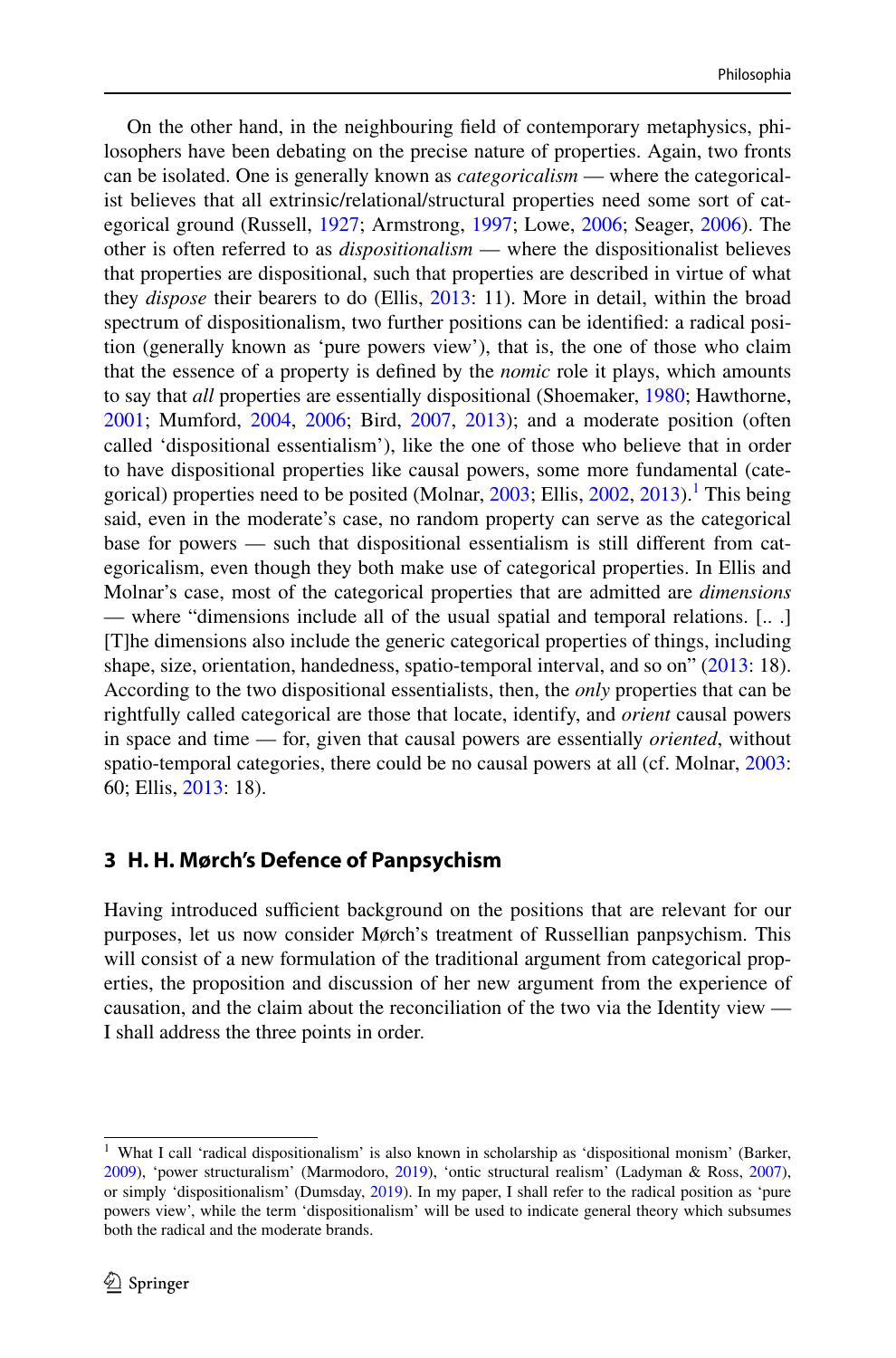### **3.1 The Argument for Panpsychism from Categorical Properties**

First of all, let us consider the traditional argument for panpsychism, generally known as the *argument from categorical properties* (in the form it is presented and discussed by Mørch in her recent production ([2020:](#page-21-3) 280)):

- 1. *Categoricalism*: All physical things have categorical properties.
- 2. *Mental categoricity*: The only categorical properties whose nature we can know, or positively conceive of, are mental properties.
- 3. *Non-skeptical realism*: The nature of the categorical properties of physical things is knowable or positively conceivable.

Therefore,

4. *Panpsychism*: All physical things have mental properties.

As we can see, the traditional case for (Russellian) panpsychism appeals to the notion of inscrutables, defned as the (categorical) properties that ground the physical structure that physics describes, and claims that these are in fact phenomenal properties (cf. Seager, [2006;](#page-21-0) Alter & Nagasawa, [2015](#page-20-0)) — thus elaborating on the (already introduced) view that all dispositions must have categorical grounds (*Categoricalism*).

# <span id="page-4-0"></span>**3.2 The Argument for Panpsychism from (the Experience of) Causation**

As anticipated, pure powers theorists reject the argument from categorical properties, as they believe that the essence of a property is exhausted by its causal role (Mumford, [2004](#page-21-14): 95) — which amounts to say that all properties are essentially dispositional. Pure powers theorists thus reject Premise 1 of the argument and hold that dispositional properties are irreducible and do not need any categorical properties to ground them. On the other hand, dispositional essentialists also would reject the argument, as they generally believe that, even though some categorical properties are needed to ground causal powers, not all properties can serve as these categorical bases (and certainly not qualitative properties). In sum, as Mørch aptly remarks, both dispositionalism (i.e. the pure powers view) and dispositional essentialism constitute a challenge to the argument from categorical properties ([2014:](#page-21-1) 54; [2018:](#page-21-2) 1077).

Now, instead of arguing against dispositionalism, Mørch aims to appeal to our acquaintance with the nature of causation in agency to develop an argument for panpsychism that is consistent with the dispositionalist view — showing that, in fact, dispositionalism entails panpsychism. Her *argument from the experience of causation* runs as follows [\(2020](#page-21-3): 276):

I Non-reductionism: All physical things have causal powers.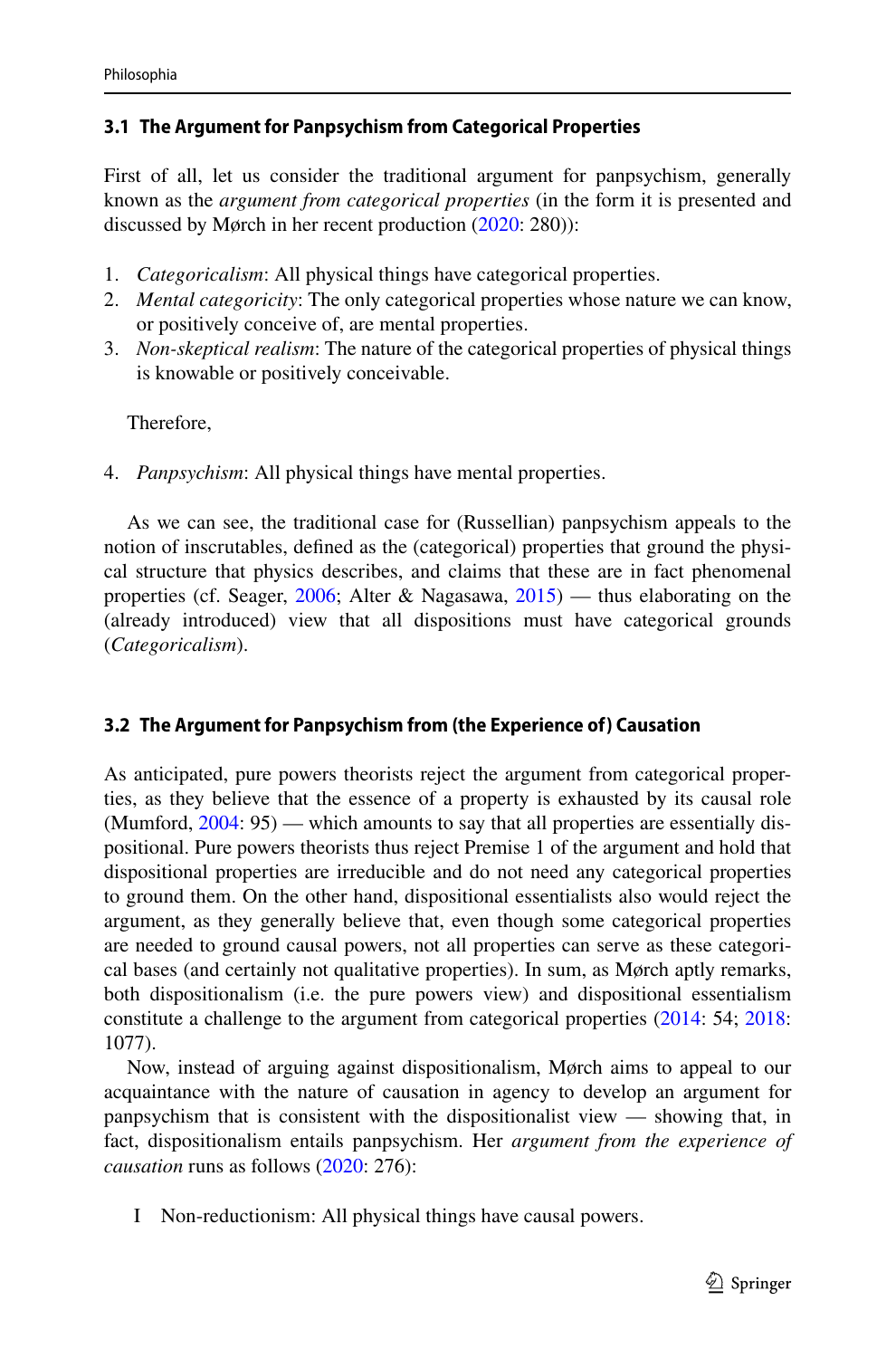- II *Mental causation*: The only causal powers whose nature we can know, or positively conceive of, are mental.
- III *Non-skeptical realism*: The nature of the causal powers of physical things is knowable, or positively conceivable.

Therefore,

IV Panpsychism: All physical things have mental properties.

The argument from causation starts with the claim that all physical entities have irreducibly dispositional properties — which is in line with both the pure powers theory and dispositional essentialism, and thus (for our purposes) does not need further defence.

As for *Mental causation*, which constitutes the most central (and controversial) premise of the argument, Mørch's strategy is two-fold. First of all, she needs to establish that there are such things as mental causal powers. To this extent, she subscribes to the 'inconceivability principle for causation', such that causation implies a *necessary* connection between cause and efect which renders it *inconceivable* that causes do not bring about their efects (and they do so in virtue of their *essential* character) (Mørch, [2014:](#page-21-1) 102–103; [2018](#page-21-2): 1081; [2020](#page-21-3): 276). Then, she goes on to consider the relationship between motives and eforts (such as the relationship between 'feeling pain' and 'trying to avoid it') and claims that such relationship (*vis-à-vis* the one of voluntary physical action) might qualify as a good candidate to meet the standards of causation that are previously set out via the principle of inconceivability — in sum, Mørch contends that, if no other power interferes, "it is hard to conceive of someone experiencing strong pain, but where this does not make them at least try to avoid it"  $(2020: 278)$  $(2020: 278)$ . To the conclusion that the property 'pain' makes its bearer 'try to avoid' it in virtue of its *nature*, that is, of the intrinsic character of the property.<sup>[2](#page-5-0)</sup> Secondly, to defend the latter

<span id="page-5-0"></span><sup>&</sup>lt;sup>2</sup> A word of clarification. *Prima facie*, it may seem that the claim that it is the phenomenal character of pain that disposes us to try to avoid it (such that there is a metaphysical necessitation from the phenomenal aspect of pain to the dispositional aspect) is in tension with both the main tenet of the pure powers view (that is, that powers do not need grounding) and the indication that dispositional essentialists do not allow for *phenomenal* categorical properties. In this regard, Mørch's strategy is two-fold. As for the radical dispositionalists, she argues that the pure powers view is an incoherent theory altogether (via the 'Pythagorean reductio' and (Armstrong's) 'Always Packing, Never Travelling' [\(2018](#page-21-2): 1076–1077)), and thus that it should not constitute a threat to her claim. Then, concerning the dispositional essentialists (or 'intrinsicalist dispositionalists', as she calls them), she suggests that, as they already allow for some intrinsic aspects of properties, but they have no positive description for such intrinsic aspects, those may well be phenomenal (or partially phenomenal) (cf. [2018:](#page-21-2) 1077). This being said, leaving aside her treatment of the pure powers view, I am not entirely convinced by Mørch's response to the dispositional essentialists. In particular, I suspect that Mørch's claim that the essentialists entirely lack any positive characterisation of their proposed categories risks misrepresenting the view in question. In fact, if we consider Molnar and Ellis' case, we can see how the dispositional essentialist ofers quite a detailed account of her admitted categorical bases: these are mostly *dimensions*, conceived of as the spatio-temporal locations which are essential to account for the *orientedness* of powers (that is, those properties which "locate, identify and orient them [causal powers] in space and time" (Ellis, [2013](#page-20-4): 18)). This is to say that the essentialists do, in fact, account for their categories: these are those properties which are essential to the existence and functioning of powers — in Ellis and Molnar's case, dimensions. Again,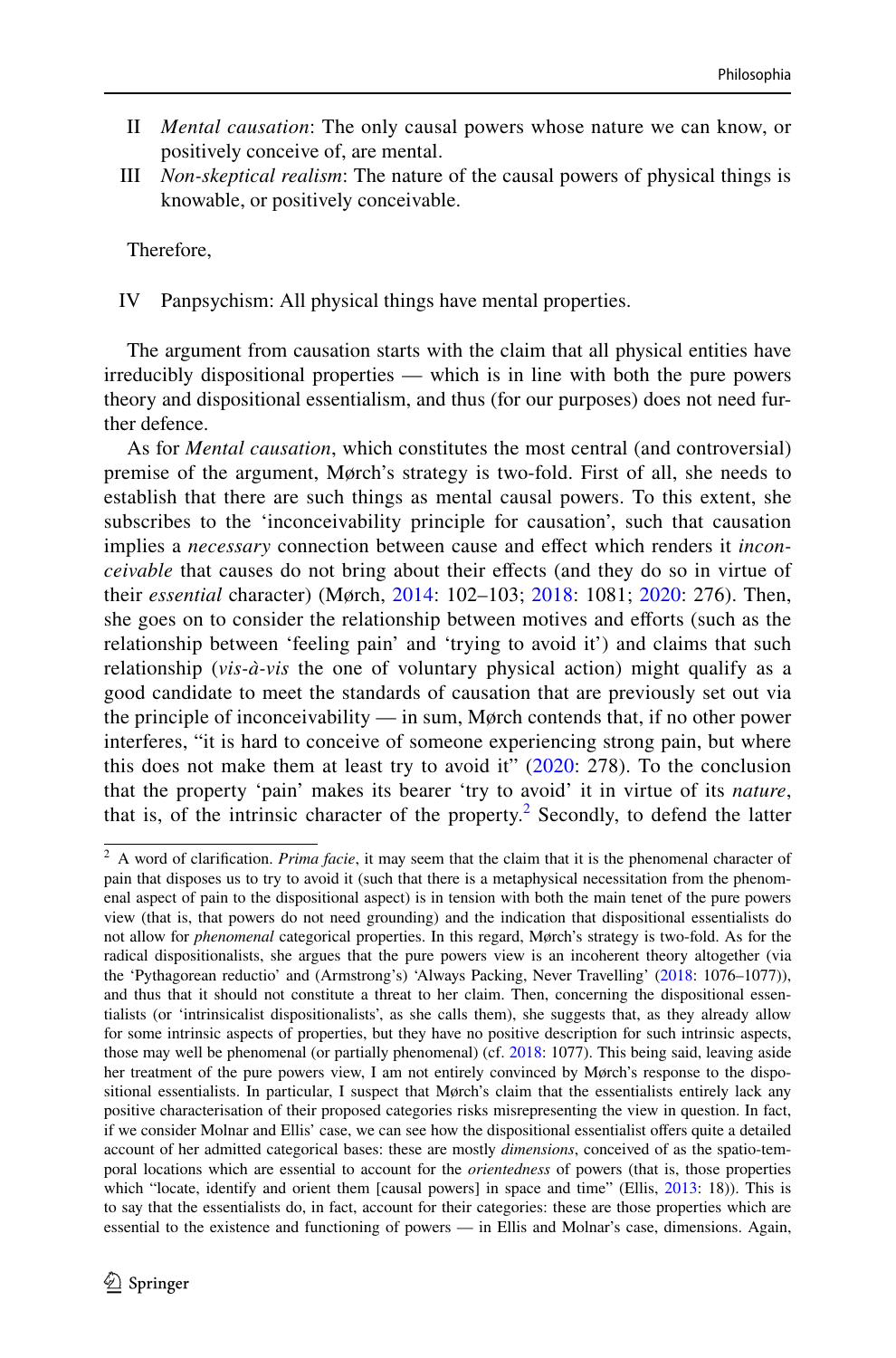part of Premise II (that is, we cannot know or positively conceive of non-mental causal powers) Mørch claims that, in principle, one could 'abstract away' from the concept of mental causal power a general concept of (non-mental) causal power, which might then be used to account for the physical causal powers that physics tells us about  $(2018: 1084)$  $(2018: 1084)$  $(2018: 1084)$ . However, by carrying out such a process of abstraction, Mørch argues, it is not clear whether we would be left with any positive conception of power (cf. [2014:](#page-21-1) 114; [2018](#page-21-2): 1084–1086; [2020](#page-21-3): 278–279) — such that, if we lose the phenomenal aspect of them, it seems that the only thing that we know about non-mental causal powers is that they are "just like mental powers, but non-mental" ([2020](#page-21-3): 279). Thus, this leaves us with the conclusion that any experience that does not present causation as mental, and any account of causation that involves non-mental powers, is either deceptive or inaccurate.

Finally, Premise III is partly defended on the basis of Premise II. Mørch claims that if there are some causal powers whose intrinsic character we know from our phenomenology of motivation and will (that is, *mental* powers) then we should not posit further *unknown* kinds of powers, provided that our account of mental powers already adequately explains our observations. This can be defended by appealing to Leibniz's principle of the continuity of nature, to the qualitative principle of parsimony, or to the general methodological principle that we should not reject a perfectly adequate positive account of causation on the basis of the negative theory that there may be unknowable powers.

In sum, it is clear that Mørch's entire argument hangs on the intuition that in our phenomenology of will and motivation we truly experience *causation* (conceived of on the basis of the inconceivability principle) — and thus on the claim that (at least some) *mental* properties are essentially dispositional [\(2020](#page-21-3): 277).

#### <span id="page-6-0"></span>**3.3 Russellian Panpsychism as a** *positive proposal***:** *Reconciliation*

Given that the "proponents of the argument from categorical properties often argue that *all* mental properties are categorical" and *if* "categorical and dispo-sitional properties are indeed opposites" (Mørch, [2020:](#page-21-3) 280), the argument from causation might seem to clash with the argument from categorical properties. After all, as already mentioned, the advocates of the argument from categorical properties will deny Premise II of the argument from causation, as they would not accept that mental properties are dispositional in nature; while pure powers theorists reject Premise 1 of the argument from categorical properties, as they believe

Footnote 2 (continued)

one might push back and claim that phenomenal properties play in Mørch's view that same role that dimensions play in Molnar and Ellis' account — as the latter are posited to ground the essential features of powers (such as orientedness and directedness), and the former are equally connected to directedness (as they necessitate a *certain* reaction). To this, I would reply that, even though there is a sense in which necessitating a *specifc* reaction has to do with the feature of powers of being directed towards a *particular* effect, I suspect that spatio-temporal dimensions capture the orientedness of powers in a much deeper sense (such that, without spatio-temporal locations to orient them, powers could not *exist*) — and this arguably explains why dispositional essentialists conceive of them as intrinsic and fundamental. This all being said, continuing such discussion would take us far away from the main scope of the present research — I shall leave it there.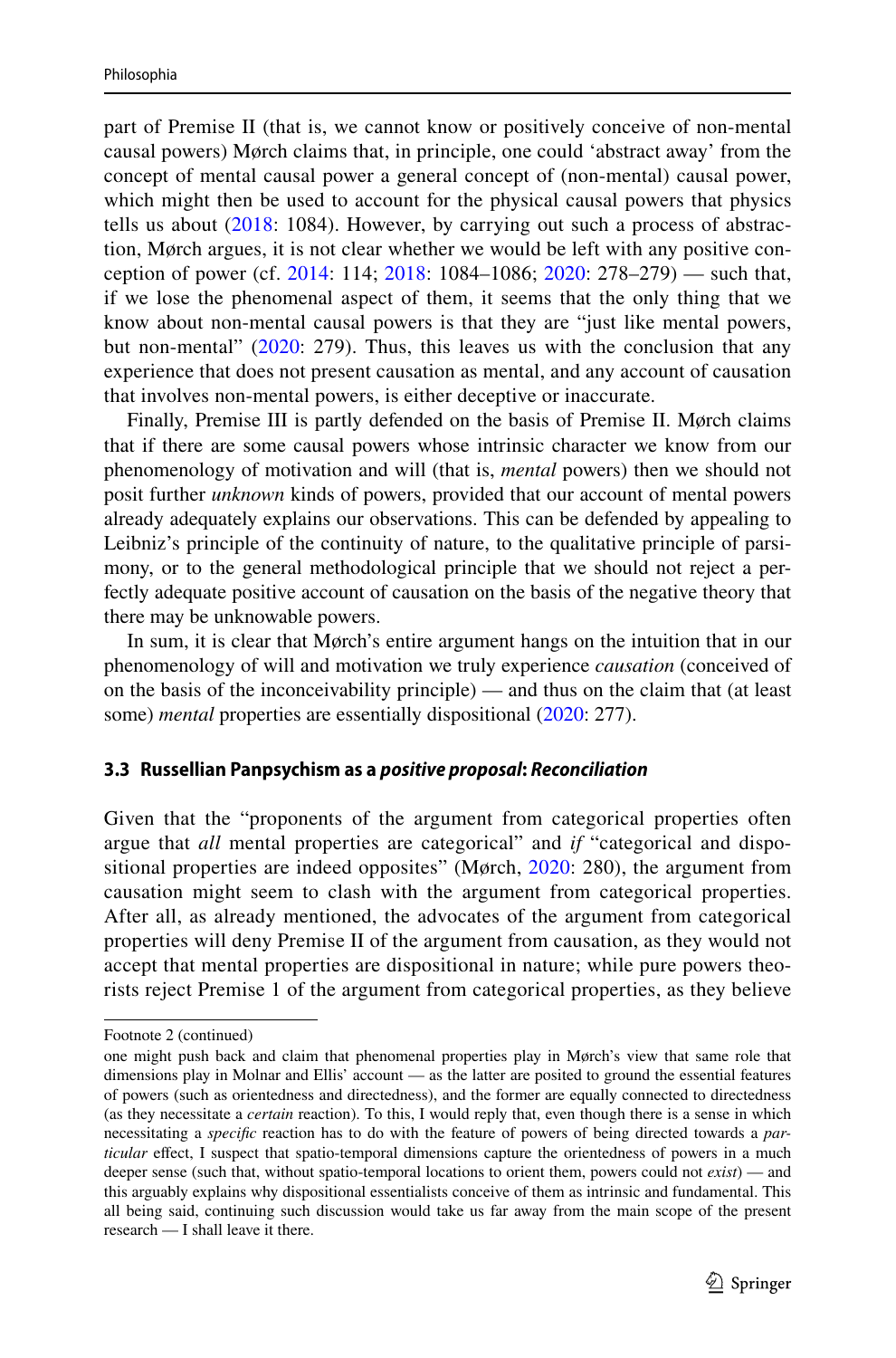that there are no categorical properties at all, (and dispositional essentialists deny Premise 3 of the same argument, as they tend to resist the idea that phenomenal properties can be categorical).

In this direction, in order to accept both arguments, Mørch proposes, following Marting & Heil [\(1999\)](#page-21-18) and Strawson ([2008](#page-21-19)), to drop the assumption that categorical and dispositional properties are opposite fundamental kinds, and subscribe instead to the *Identity view of the metaphysics of properties* (Identity view, for short). In her recent production, Mørch defnes the Identity view as the theory that "all properties are necessarily both dispositional and categorical, as opposed to purely one or the other" [\(2018:](#page-21-2) 1079), and that "all properties necessarily have both categorical and dispositional aspects, and that categorical and dispositional properties are actually identical"  $(2020: 281)$  $(2020: 281)$  $(2020: 281)$  — we can thus understand the Identity view as follows:

*Identity view*: the categoricality and the dispositionality of the property are identical, and they exhaust the intrinsic nature of the property — such that, categoricality, dispositionality, *and the property* are all identical.

Thus, she maintains that, by subscribing to the Identity view, one can elegantly reconcile the two panpsychist arguments without contradiction [\(2014](#page-21-1): 55; [2018:](#page-21-2) 1078; [2020:](#page-21-3) 281) — we can thus render the reconciliatory attempt as follows:

*Reconciliation*: if one subscribes to the Identity view, she can hold both the argument from categorical properties and the argument from causation without contradiction.

The idea behind *Reconciliation* is that, if we embrace the Identity theory, then we will be able to accept both Premise II of the argument from causation and Premise 1 of the argument from categorical properties; while if we reject the Identity theory and stick to the pure powers view, we will be restricted to the argument of causation and the argument from categorical properties will remain unacceptable. Therefore, if *Reconciliation* were true, we would be able to provide a unitary defence for panpsychism, which would run roughly as follows:

I. *Non-reductionism*: All physical things have causal powers.

1. *Categoricalism*: All physical things have categorical properties.

II. *Mental causation*: The only causal powers whose nature we can know, or positively conceive of, are mental.

2. *Mental categoricity*: The only categorical properties whose nature we can know, or positively conceive of, are mental properties.

III./ 3. *Non-skeptical realism\**: The nature of the causal powers and of the categorical properties of physical things is knowable, or positively conceivable.

Therefore,

IV./ 4. *Panpsychism*: All physical things have mental properties.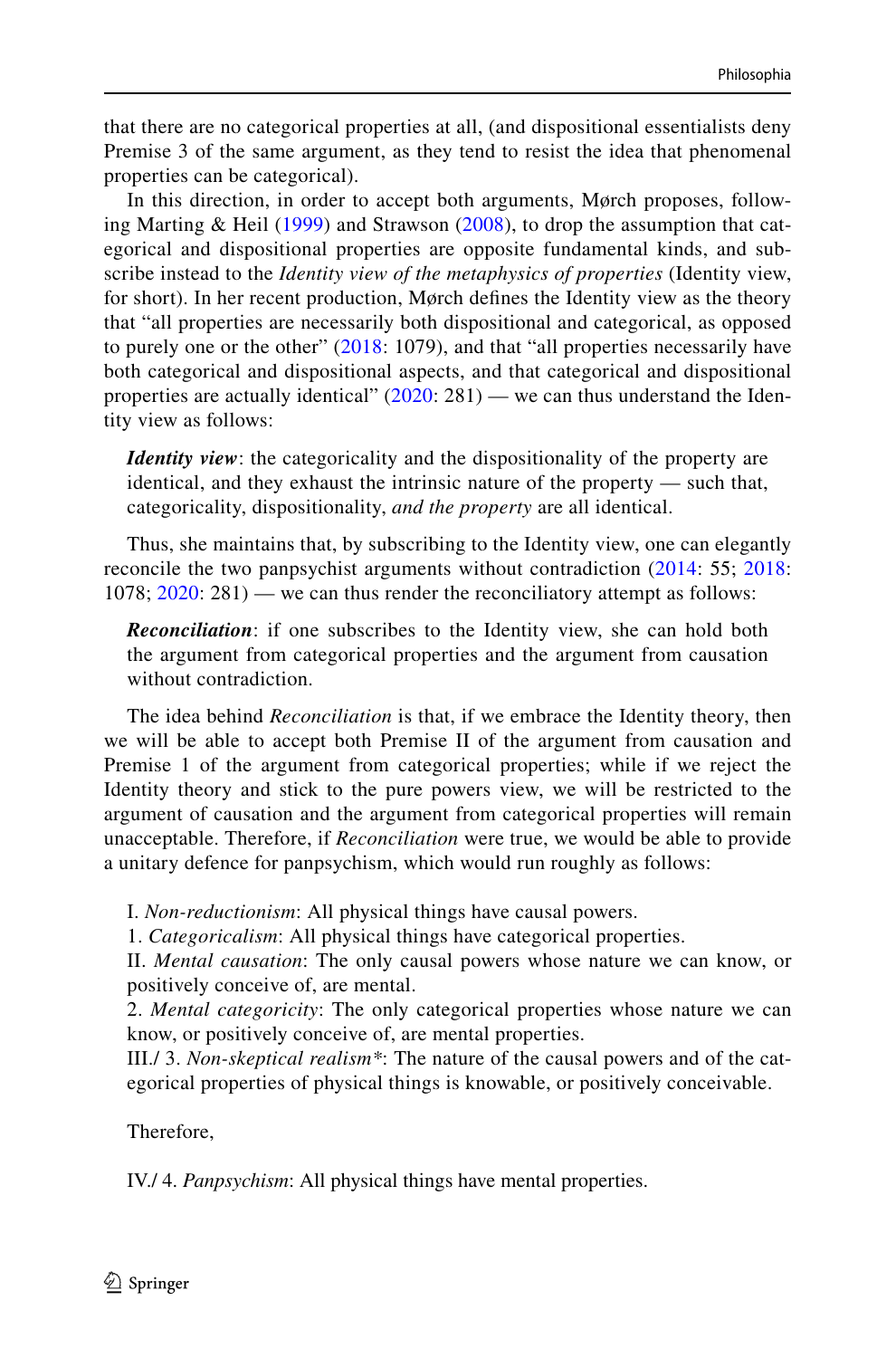Before moving on, let me emphasise the signifcance of the enterprise of reconciling the two panpsychist arguments into one single, all-encompassing case in support of the position. The challenge here is not only to build an argument for panpsychism which may appeal to dispositionalists (who are traditionally powerfully opposed to panpsychism, due to their beliefs concerning the metaphysics of properties); rather, the point is to widen and strengthen the resources that the panpsychist (who is already convinced by the traditional argument) has to support her view. Thus understood, the upshot of *Reconciliation* is essentially to give to the traditional panpsychist the possibility to subscribe to a new, strong argument to support her view, without forcing her to give up on the resources that she already has (namely, the argument from categorical properties) — thus producing a comprehensive case *in favour of* her view.

This appears to be especially relevant if we consider the dialectic of the current debate on the Hard Problem of Consciousness. Even in panpsychism-sympathetic circles, there might be detected a certain tendency to regard the view primarily as a less problematic *alternative* to the more established (but problematic) dualist and physicalist options; rather than as a *positive proposal*, which is desirable per se (that is, in isolation from the two competing views) — this trend has been recently registered by Maung [\(2019](#page-21-20)). It is no coincidence that, when it comes to presenting their view, Russellian advocates *frst* resort to conceivability arguments against physicalism (showing that the view cannot withstand the challenge), *and then* claim that panpsychism is a *better and more cogent* theory, as it is able to maintain the fundamentality of mentality (cf., e.g., Seager, [1995](#page-21-21); Chalmers,  $2015$ : 249–252) thus taking the conceivability argument (and the consequent failure of physicalism) to constitute the key motivation for even considering panpsychism (Maung, [2019:](#page-21-20)  $159$ ).<sup>[3](#page-8-0)</sup> In this direction, it seems clear that constituting a unitary panpsychist front (which would retain the traditional case for the view and subsume Mørch's new argument) represents a pivotal objective for the Russellian advocate — and would signal a clear step change for the hopes of the view in the philosophical arena.

### **4 H. Taylor's Challenge to the Identity View**

In a recent paper, H. Taylor [\(2018\)](#page-21-4) has challenged the common belief that the Identity theory and the pure powers theory are distinct views — just like Mørch, he also takes the Identity theory to be the view that "the property, the dispositionality and the qualitativity of the property are all identical" [\(2018](#page-21-2): 1424), following Martin ([1997:](#page-21-22) 216), Marting & Heil ([1999:](#page-21-18) 46–47), and Strawson ([2008](#page-21-19)). Thus, Taylor argues that if one takes a close look at their proposed accounts of dispositions and qualities, the advocates of the Identity theory and the pure powers theorists turn out to share the very same views on properties — meaning that

<span id="page-8-0"></span><sup>&</sup>lt;sup>3</sup> Goff seems to be aware of this trend and, in some of his recent works (cf. [2016:](#page-20-17) 283-284; [2017](#page-20-2): 162–168), he endeavours to emphasise that panpsychism has other signifcant virtues such as elegance, unity, and parsimony, which make the view appealing — even though he himself presents the capacity of panpsychism to provide a satisfactory response to the conceivability argument (and to the exclusion argu-ment against dualism (cf. Kim, [1989\)](#page-21-23)) as one of the main assets of the view (Goff, [2017:](#page-20-2) 1).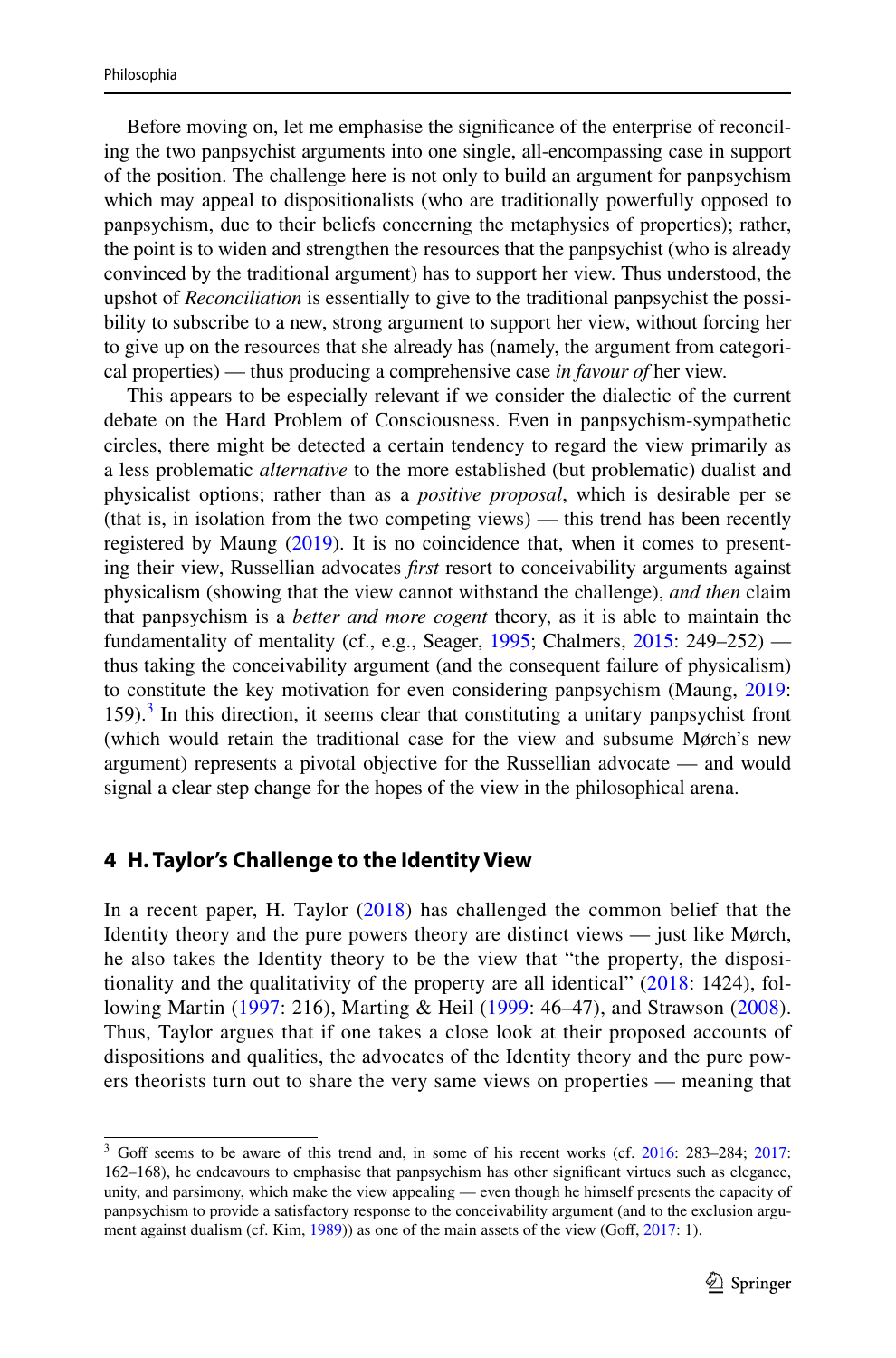the two theories "are not distinct" [\(2018:](#page-21-2) 1438). To this extent, he holds that this follows from the understanding that the two positions have of the metaphysics of properties, and in particular from a) their analysis of what qualities are, b) their stance on what qualities are not, and c) a shared commitment to the complete powerfulness of properties — let us consider the claims in order.

First of all, Taylor argues that, on most accounts of what a quality is, a) both pure powers and Identity theorists will agree that properties are qualities. Heil and Martin characterise qualities as the "ways things are" (Heil, [2010](#page-20-18), [2012](#page-20-19): 59), and being qualitative as being "really 'there' in the object" (Martin, [1996:](#page-21-24) 74) (cf. also Jacobs, [2011\)](#page-20-20). The same account of properties is held by the powers theorists: dispositionalists such as Molnar ([2003](#page-21-15): 99) say that properties are 'really' in the object — for example, fragility is an 'actual' property of the glass, it is 'really there' in the glass. An example might help (cf. Jaworski,  $2016$ ). When we consider a diamond, and we focus on its categorical features, we can say that the diamond is essentially hard, or that it has a tetrahedral arrangement of carbon atoms essentially — such that in every possible world a diamond is hard, and has a tetrahedral arrangement of carbon atoms. Conceived of in this way, categorical properties are those features of objects which are *always* and *essentially* possessed by the objects in question, independently of the circumstances: they are really there, in the object. Now, if being 'really there in the object' and being 'the way things are', are the individuating traits of categorical properties, then powers, as conceived of by the pure powers theorists, will also be fully fledged categorical properties, such that, e.g., fragility is *always* and *essentially* a property of fragile objects — it is just the way fragile objects are: fragile.

Secondly, Taylor does not only claim that the two views agree on what qualities are and conceive of properties in the same way, but also suggests that b) the Identity theorists and the pure powers theorists both reject David Armstrong's characterisation of categorical properties. Armstrong defines categorical properties as *non-dispositional properties*, claiming that qualities and powers are "just different" ([2005](#page-20-22): 315). However, Identity theorists, Taylor claims, do not characterise categorical properties as non-dispositional, as Armstrong does, but rather they understand the qualitative in terms of "real, actual features of objects"  $(2018: 1430)$  $(2018: 1430)$  $(2018: 1430)$  — as per a). Consider again the diamond example. When we look at a diamond, we can describe it in various ways: we can say that it is hard, that it would be able to scratch glass it is was pressed onto it, and that it has tetrahedral arrangement of carbon atoms. Now, according to the Identity theorist, these three descriptions are "of numerically one and the same property", such that "the diamond's hardness  $=$  the diamond's power to scratch glass  $=$  the diamond's having a tetrahedral arrangement of carbon atoms" (Jaworski, [2016:](#page-20-21) 54). This is to say that, under the Identity view of properties, categorical properties (such as the diamond's hardness or its being constituted by tetrahedral arrangement of carbon atoms) and dispositional properties (the diamond's power to scratch glass), are one and the same thing, just considered under different aspects — thus they are not numerically distinct, separate properties (or parts of properties).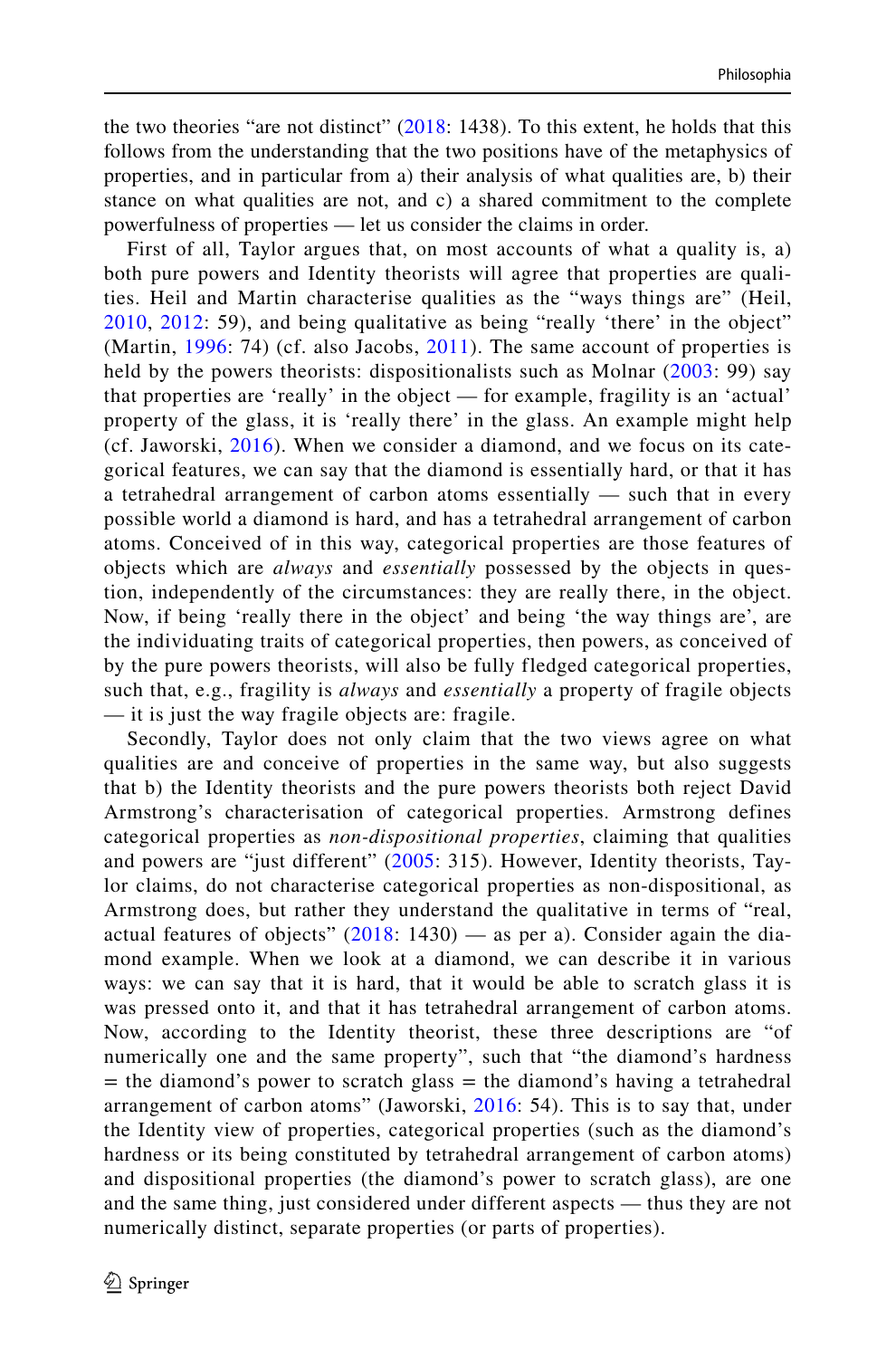Finally, pure powers theorists believe that the whole nature of a property is powerful, that is, that there is no aspect or part of a property which is not powerful. But Identity theorists must also be committed to this, as they believe that "properties are identical with powers" (Taylor, [2018:](#page-21-4) 1434) and that dispositionality and categoricality are one and the same thing. Thus, c) both views endorse a characterisation of the nature of properties as entirely powerful, such that there is no part or aspect of a property that is independent of its dispositional nature.

To sum up, Identity theorists and Pure powers advocates share the same view of the metaphysics of properties, such that they both accept

*Taylorian metaphysics of properties* **(TMP)**: Properties are powers, *and* they are 'qualities' in the sense of real, actual features of the object, i.e. features that are always and essentially there in the object — such that the whole nature of the property is powerful, that is, properties have no nature independent of their dispositional nature.

While they both deny

*Armstrongian metaphysics of properties* **(AMP)**: Properties are powers, *and* they are 'qualities' in the Armstrongian sense of 'qualities', that is as 'nondispositional properties' — such that, it is *not* the case that the whole nature of the property is powerful, that is, properties have some nature that is independent of their dispositional nature.

# **5** *Taylorian metaphysics of properties* **and** *Reconciliation*

On the one hand, Mørch claims that only by adopting the Identity view, following Marting & Heil  $(1999)$  $(1999)$  and Strawson  $(2008)$  $(2008)$ , can one subscribe to both the argument from causation *and* the argument from categorical properties (i.e. *Reconciliation*) while the pure powers theorist must view the argument from categorical properties as unacceptable. On the other hand, it follows from Taylor's argument that the Identity theorist has the exact same resources as the pure powers theorist — as they both accept TMP, and they both deny AMP. *Prima facie*, then, it seems that, if Taylor is right, *Reconciliation* (for how it is defended by Mørch in [2014,](#page-21-1) [2018,](#page-21-2) [2020](#page-21-3)) must be false — as it is not the case that, via *the commitment to the Identity view*, one can hold both the argument from causation and the argument from categorical properties. Indeed, if Taylor is right and the Identity view is identical to the pure powers view, then the Identity theorist should not be able to accept the argument from categorical properties (just like the pure powers advocate) — and thus *Reconciliation* fails. Let us investigate the matter in more detail and determine whether this initial indication is verifed.

It seems that if one buys Taylor's conception of categorical properties as (merely) the "ways things are" (Heil, [2010,](#page-20-18) [2012:](#page-20-19) 59), thus attributing categoricality also to dispositional properties (i.e. TMP), one can make sense of Premise 1 of the argument from categorical properties even from the radical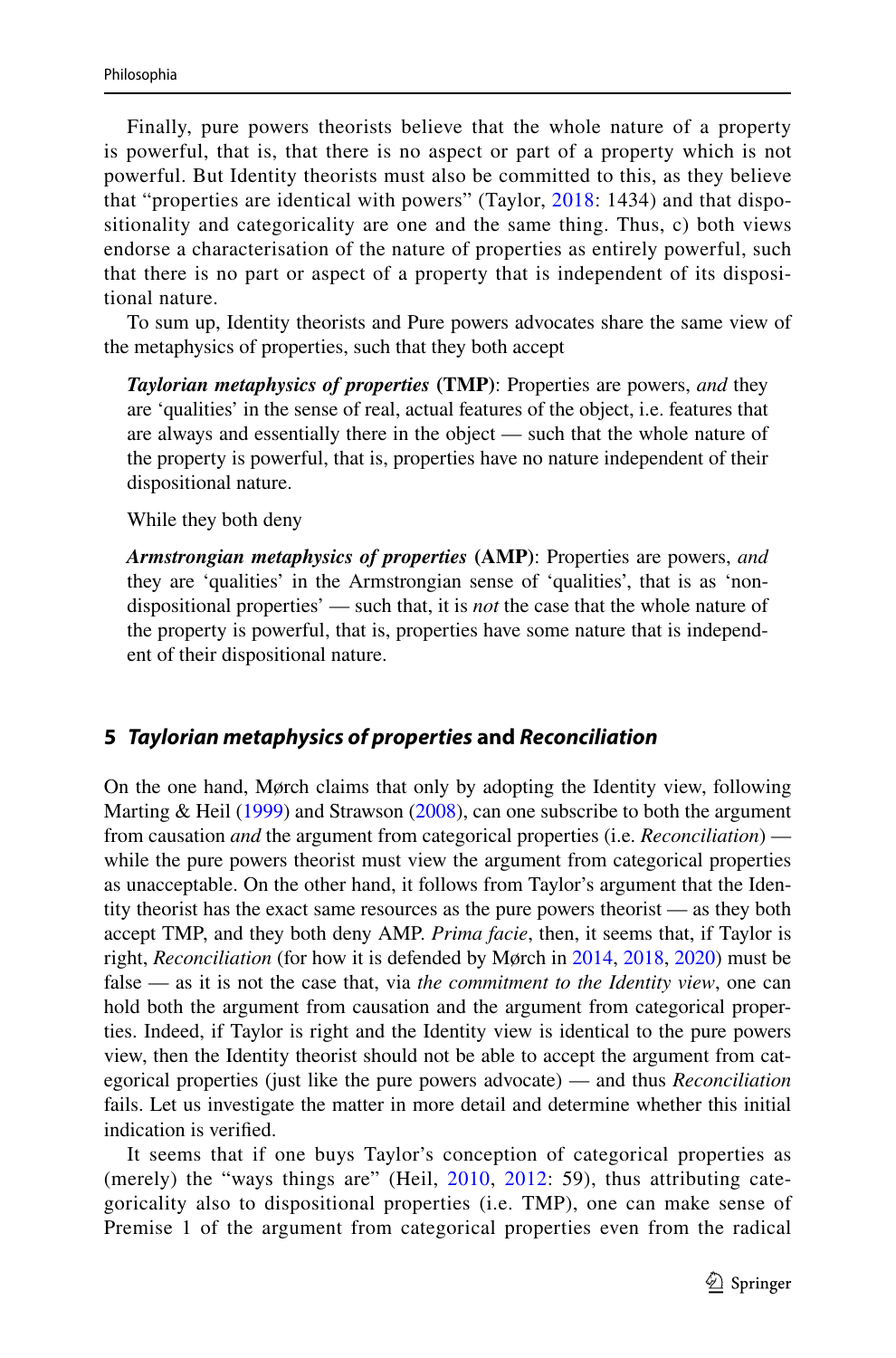dispositionalist's standpoint. With this first premise, Mørch wants to defend the view that all extrinsic/relational/structural properties need some sort of intrinsic ground (i.e. *Categoricalism*) — otherwise, physical reality would end up being populated exclusively by abstract mathematical entities (i.e. the 'Pythagorean *reductio'*, Mørch, [2018:](#page-21-2) 1076; cf. also Lowe, [2006](#page-21-12); Armstrong, [1997](#page-20-11)). As already mentioned in Sections [2](#page-2-0) and [3.2](#page-4-0), the commitment to *Categoricalism* is traditionally taken as the main point of contention between pure powers theorists, who claim that properties are essentially and entirely constituted by the nomic role they play (Bird, [2007;](#page-20-3) 2012); and Russellian monists, who believe in (phenomenal) categorical properties that ground all the physical structure of the natural world. In a word, the pure powers advocate believes that there are *only* dispositional properties while the Russellian monist also allows for categorical properties (and claims these to be phenomenal). Now, if one takes the view that categoricality and dispositionality are, in fact, *identical* (as in TMP), then it seems that the dispositionalist can agree that all physical structure is instantiated by (individuals with) categorical properties, on the grounds that all dispositional properties have a categorical aspect of some sort — and this would seem to vindicate Premise 1 of the argument from categorical properties.

However, even if this kind of Identity theory approach (i.e. TMP) saves the first premise of the traditional argument, it threatens the second one. As it is presented in Mørch's most recent works ([2018](#page-21-2), [2020](#page-21-3)), Premise 2 of the argument from categorical properties (*Mental categoricity*) states that "[t] he only categorical properties whose nature we can know, or positively conceive of, are mental properties" (Mørch, [2020:](#page-21-3) 280. Emphasis added.). Now, Mørch does not offer an *extensive* defence of *Mental categoricity* in either 2018 or 2020, but she does so in 2014. Indeed, in 2014, the main argument that Mørch provides for the premise draws on the basic Russellian claim that science tells us only about the logico-mathematical structure of physical reality and remains silent with regard to the *intrinsic nature* of the physical world — a claim generally known as '*Structuralism about physics'* (Russell, [1927;](#page-21-11) Seager, [2006](#page-21-0): 136; Alter & Nagasawa, [2015:](#page-20-0) 425; Mørch, [2014](#page-21-1): 28).<sup>[4](#page-11-0)</sup> This is to say that, while it fully describes the dispositional structure of the world, physical science does not tell us anything about the categorical properties that ground all reality. But if one buys the Identity view (i.e. TMP), then each and every property is at the same time dispositional and categorical — and indeed categoricality, dispositionality, *and the property at issue* are all identical. Now, if physical science provides us with a full account of the nomic structure of reality, and dispositionality and categoricality are identical, it follows with necessity that physics indeed provides us with a full account of categoricality. And again, as dispositionality and categoricality are also identical with the property at issue, according to the Identity theory, physical science would be perfectly able to disclose *everything there is to know* about that property. But clearly the latter conclusion is at odds with the basic metaphysical outline

<span id="page-11-0"></span><sup>&</sup>lt;sup>4</sup> This corresponds to the negative aspect of Russellian Monism, as presented by Goff  $(2017: 17)$  $(2017: 17)$  - see Section [2](#page-2-0) of the present paper.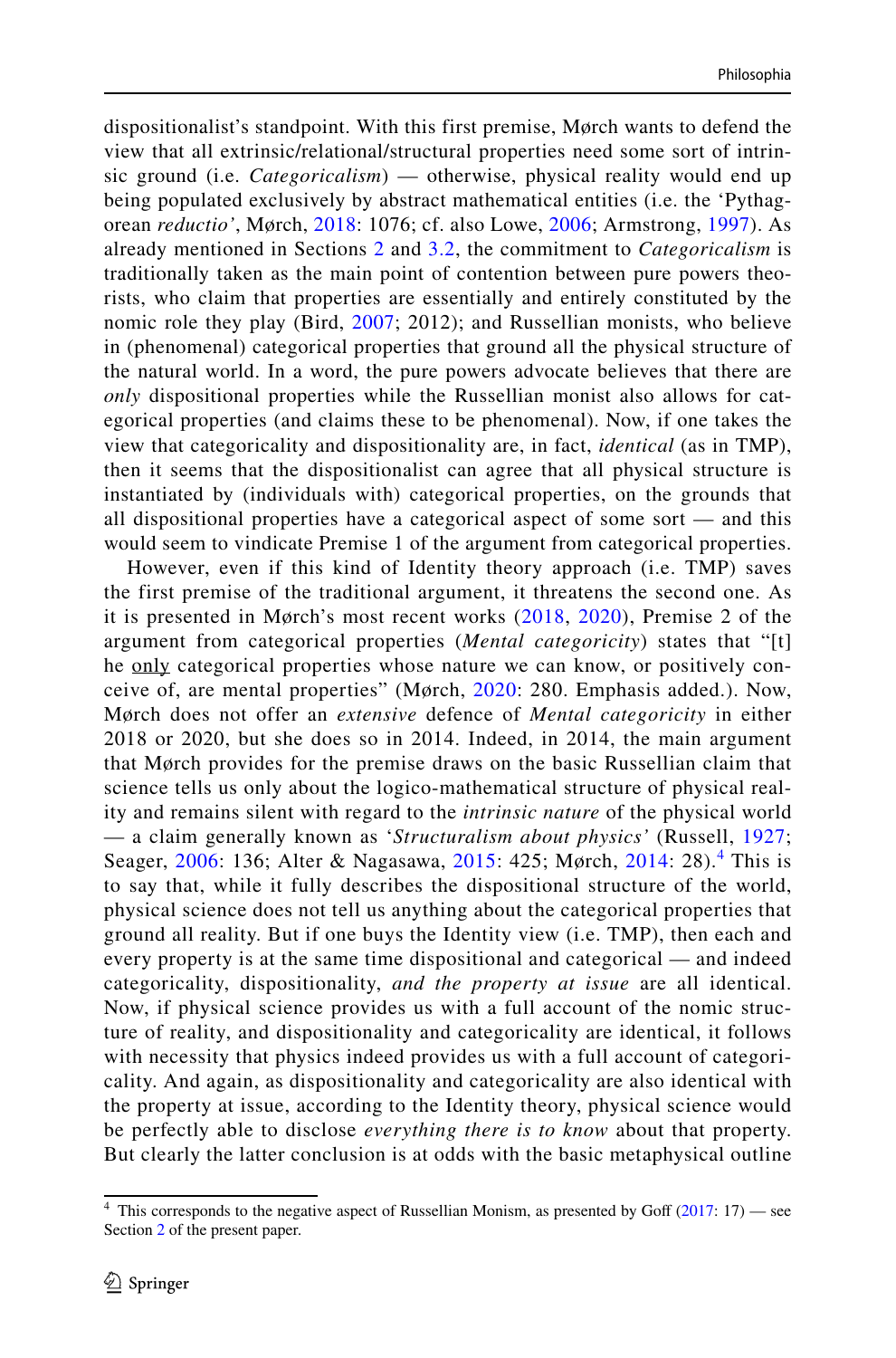of Russellian monism, given that it implies that the (alleged) inscrutables are perfectly well captured by physical science. Further, it implies that scientific enquiry will reveal the categorical aspect of physical properties and of mental properties in just the same way — which means that, under this account, mental properties will not have any kind of privilege in terms of categoricality. To the conclusion that, if the panpsychist adopts the conception of properties which is at the core of the Identity theory (i.e. TMP) (which is the same one of the pure powers view, as per Taylor's argument), she will be forced to deny *Mental categoricity* (i.e. Premise 2 of the argument from categorical properties), and thus she will be forced to abandon her subscription to the traditional case for Russellian panpsychism — thus denying *Reconciliation*. [5](#page-12-0)

To sum up, embracing the Identity view's understanding of categorical properties (i.e. TMP) would compel the aspirant Russellian monist to deny Premise 2 of the traditional argument from categorical properties (*Mental categoricity*), as it would not be the case that mental properties are the only categorical properties whose nature we can know, or positively conceive of. Thus, in light of TMP, we can say that *Reconciliation*, as it is defended by Mørch in her recent production, is false as it is not the case that, *by adopting the Identity view*, one can hold both the argument from causation *and the argument from categorical properties*. [6](#page-12-1)

# <span id="page-12-2"></span>**6 Salvaging** *Reconciliation***: The** *Compound View*

As we have seen, if Taylor is right about the Identity view's and the pure powers view's shared understanding of the metaphysics of properties (i.e. TMP), *Reconciliation* (as Mørch presents it in her recent production) is false — as the adoption of the Identity view is incompatible with the traditional case for Russellian panpsychism. Now, I believe there might be found a way to salvage *Reconciliation* — and that is via the adoption of a view which is quite closely related (but not identical) to Mørch's Identity view, namely, the *Compound view*.

### **6.1 The** *Compound view* **and** *Reconciliation\**

We have seen how the Armstrong-inspired view of categorical properties as non-dispositional (i.e. AMP) is incompatible with the Identity view that they are

<span id="page-12-0"></span><sup>5</sup> The same reasoning might also be applied to Premise II (*Mental causation*). If categoricality and dispositionality were identical (i.e. TMP), and if we had a complete grasp on dispositionality and categoricality alike, then we should be able to know (or positively conceive of) causal powers that are not mental (thus denying *Reconciliation*).

<span id="page-12-1"></span><sup>&</sup>lt;sup>6</sup> In one of her recent papers, Mørch entertains the eventuality of the Identity view being proven incoherent, and claims that "[I]f so, then even though panpsychists who endorsed the original case from categorical properties would have been wrong to say that phenomenal properties are categorical, they would still have been right to say that phenomenal properties are *intrinsic*" ([2018:](#page-21-2) 1080). However, she fails to provide a detailed proposal for how the panpsychist could salvage the attempt of reconciliation. In this direction, I think that the account that I will offer in Section [6](#page-2-0) may precisely accommodate Mørch's suggestion of considering phenomenal properties 'intrinsic' — thus achieving reconciliation, without having to appeal to the Identity view.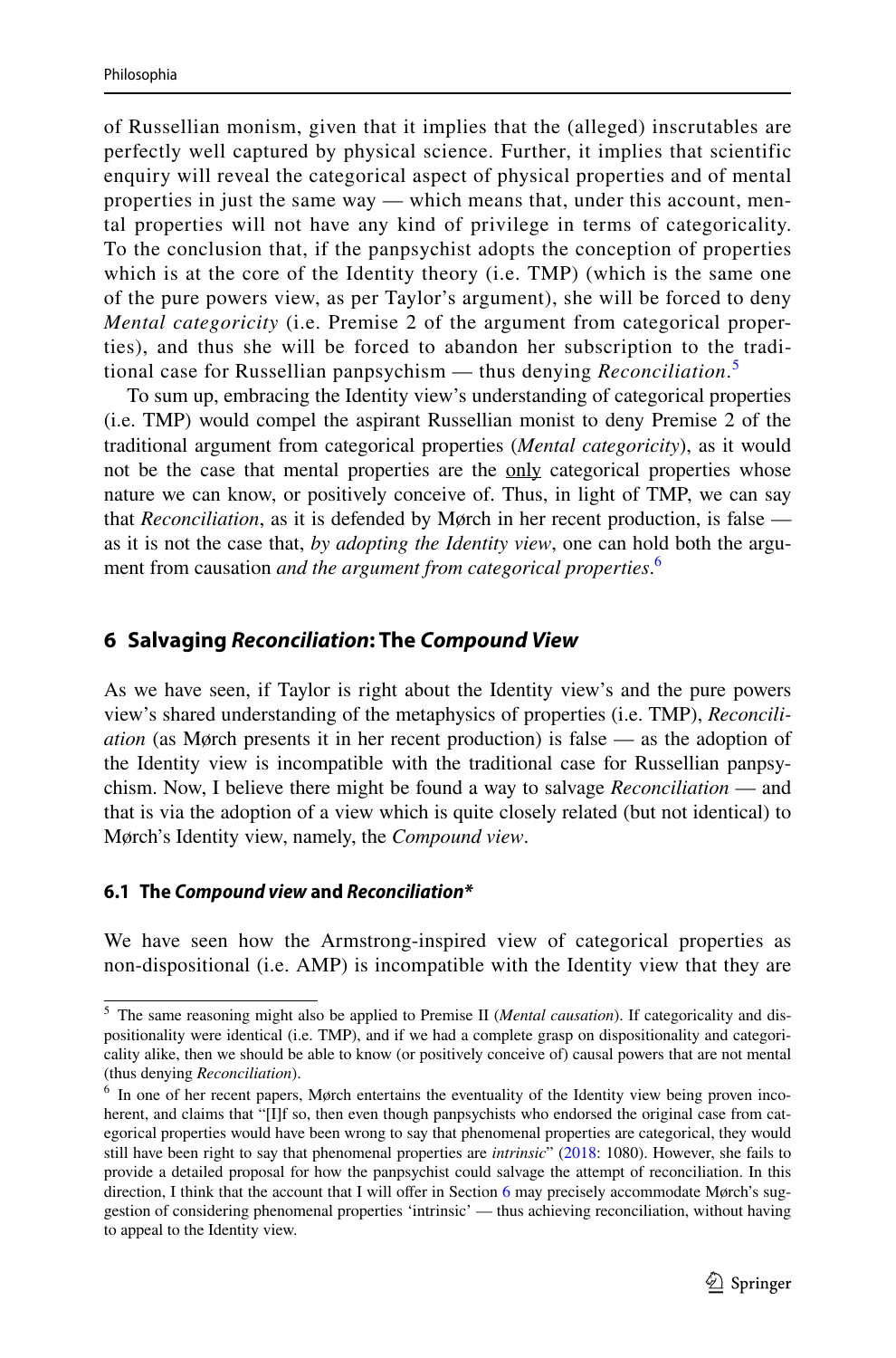completely powerful (i.e. TMP). And, in all fairness, Mørch seems to be resistant to the idea of conceiving of categorical properties as opposed to dispositional properties (cf.  $2020: 280$  $2020: 280$ ) — that is, to AMP. However, I believe that, by focussing on what I previously called the *Armstrongian metaphysics of properties*, we can elaborate a view which will prove successful where the Identity view failed, that is, in reconciling the argument from categorical properties with the argument from causation.

This being said, if we elaborate on AMP, we get to an understanding of the nature of properties such that

*Compound view*: each property has *separate*, *purely* dispositional and *purely* categorical *parts* — such that each property has categorical parts *essentially*, and dispositional parts *essentially*, but neither the categoricality nor the dispositionality exhaust the full nature of the property.

To illustrate how the Compound advocate conceives of properties, one can picture the dial of a watch (also known as 'face'): half of the dial is the semi-circular section that goes from the 12 h marker to the 6 h marker (from now on, just 12 and 6), the other half is the section from 6 to 12, and the two parts together form a compound, namely, the dial — which cannot be conceived of without any of the two sections (that is, take away the 6–12 section, and your watch does not have a face anymore, and the same goes for the 12–6 section). Accordingly, under the Compound view, each and every property is divided into two *separate parts*, one is *purely* dispositional, the other is *purely* categorical, and these two *separate* parts, taken together (i.e. the *compound* of the two parts) make up the intrinsic character of the property at issue — such that both parts are *essential* to the property, but none of them exhausts the nature of the property.

Now, the compound view is clearly diferent from the Identity view (that is, the view based on TMP) as it holds that categoricality and dispositionality are *not* identical — it also denies the complete powerfulness claim (that is, no part of a property is non-dispositional) (i.e. c)). However, the view is still diferent from categoricalism, as it claims that a property has some dispositional parts essentially, and also from the pure powers view, as it claims that a property has some categorical parts essentially. Having introduced the Compound view, let us now reformulate *Reconciliation* accordingly:

*Reconciliation\**: if one subscribes to the *Compound view*, she can hold both the argument from categorical properties and the argument from causation without contradiction.

Now, by claiming that properties have both irreducibly dispositional and categorical parts (that is, the Compound view), one can retain both Premise 1 of the traditional argument, as it is true that every property has a categorical *part* essentially, and Premise I of the argument from causation, as it is true that every property has a dispositional *part* essentially. Further, *prima facie*, it also seems that, by adopting the Compound view, one can hold both Premise II of the argument from causation, and retain the reasoning behind Premise 2 of the traditional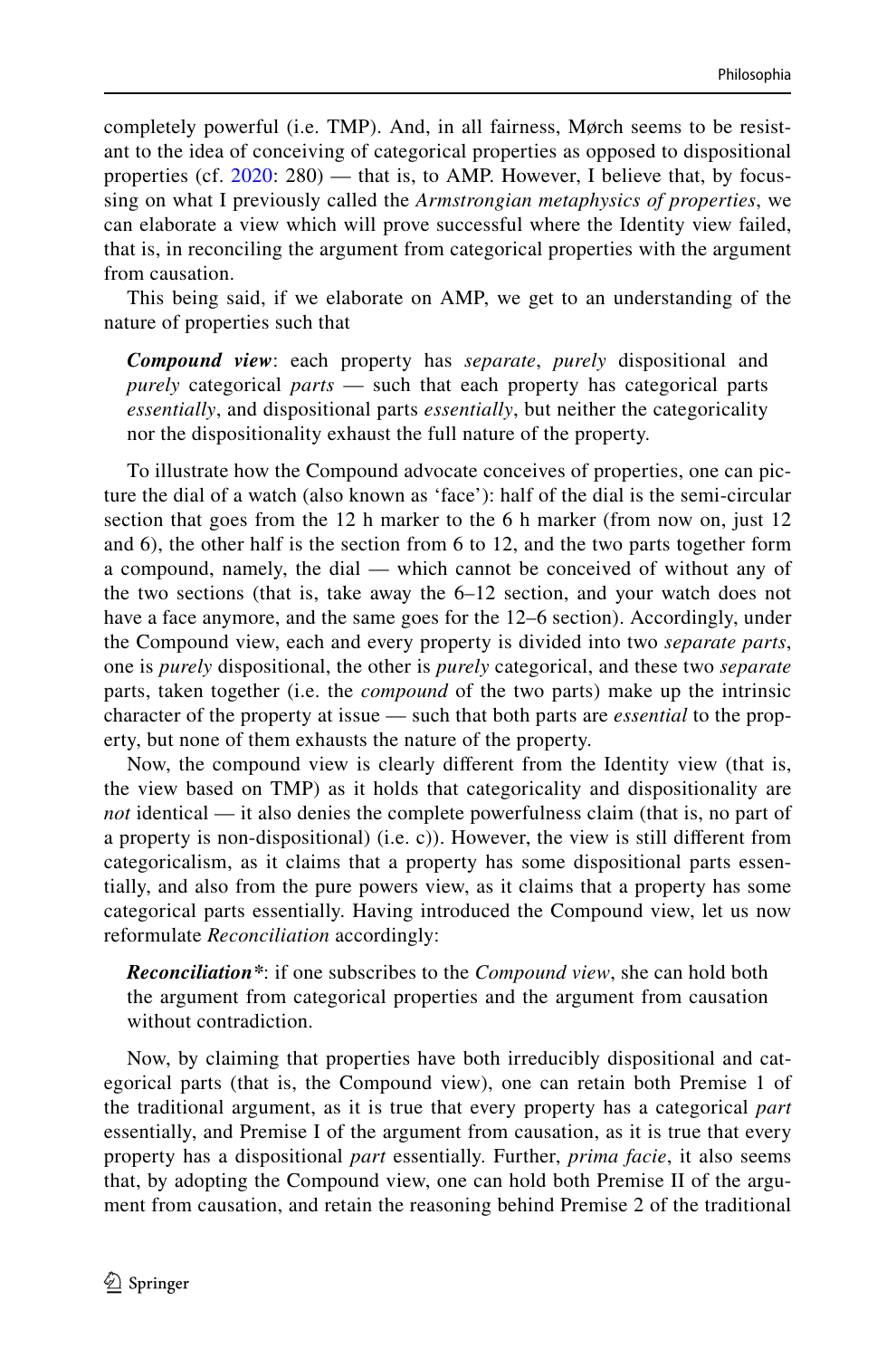argument — and thus *Reconciliation\** seems to be vindicated. Yet, things are not as straightforward as they might appear.

#### **6.2 The** *Compound view* **and the Threat of Epiphenomenalism**

In Section [5](#page-2-0), we have seen that *Reconciliation* fails because the Identity view is incompatible with the traditional case for Russellian panpsychism. Thus, in Section [6.1,](#page-12-2) I have advanced a new formulation of the claim (i.e. *Reconciliation\**), that is, basing the reconciliation attempt not on the Identity view (which elaborates on TMP) but on the Compound view (which endorses AMP). Now, even though the Compound view does not encounter the same difficulties of the Identity view (that is, it is not incompatible with Premise 2), it might still entail some undesirable consequences for Mørch's argument from causation — and, in particular, for Premise II. Specifcally, adopting the Compound view might make Mørch's argument from causation entail epiphenomenalism — which would (*arguably*) make the subscription to the argument altogether undesirable.

Let us consider again Mørch's reasoning for *Mental dispositionality*, that is, Premise II of the argument from causation. She claims that the relationship that holds between 'feeling pain' and 'trying to avoid it', a paradigmatic example from our phenomenology of will, can qualify as a genuine relation of causal necessity (which is defned via the principle of inconceivability) — such that it seems *inconceivable* for a subject in pain not to try to avoid the pain (*ceteris paribus*). In particular, Mørch contends that the fact that pain makes us try to avoid it seems to be due to the *nature* of the pain, that is, to the intrinsic character of the property (i.e. pain).<sup>7</sup>

Let us now consider how Premise II may fare when the Compound view is applied to the view. (Before moving on, let us bear in mind that, according to the Compound advocate, the *intrinsic character* of the property 'pain' is constituted by two parts, one purely dispositional, and one purely categorical (i.e. the 'feeling of pain') — such that, each property is *essentially* dispositional and *essentially* categorical at the same time.)

At frst glance, the claim that it is the *intrinsic nature* of pain that disposes us to try to avoid it, such that phenomenal properties have an essentially dispositional nature, might seem controversial. For instance, Goff believes that if there were a dispositional aspect to the intrinsic character of phenomenal properties, this should have been introspectively apparent ([2018](#page-20-23): 1092). Indeed, he maintains that there seems to be nothing incoherent with the claim that "there could be certain odd creatures whose pain produces attraction compulsions and whose pleasure produces avoidance compulsions" (Goff,  $2018: 1090$  $2018: 1090$ ) — such that Mørch's proposed relation (between 'feeling pain' and 'trying to avoid it') does not meet the standards of the inconceivability principle for causation. In this direction, Goff suggests that one way Mørch can salvage her proposal is to say that "there are some *non-phenomenal* features of pain that, as it were, activate its

<span id="page-14-0"></span><sup>7</sup> Bearing in mind that it is still doubtful whether the dispositional essentialist would accept *Mental causation* for this very reason — refer to footnote n. 2.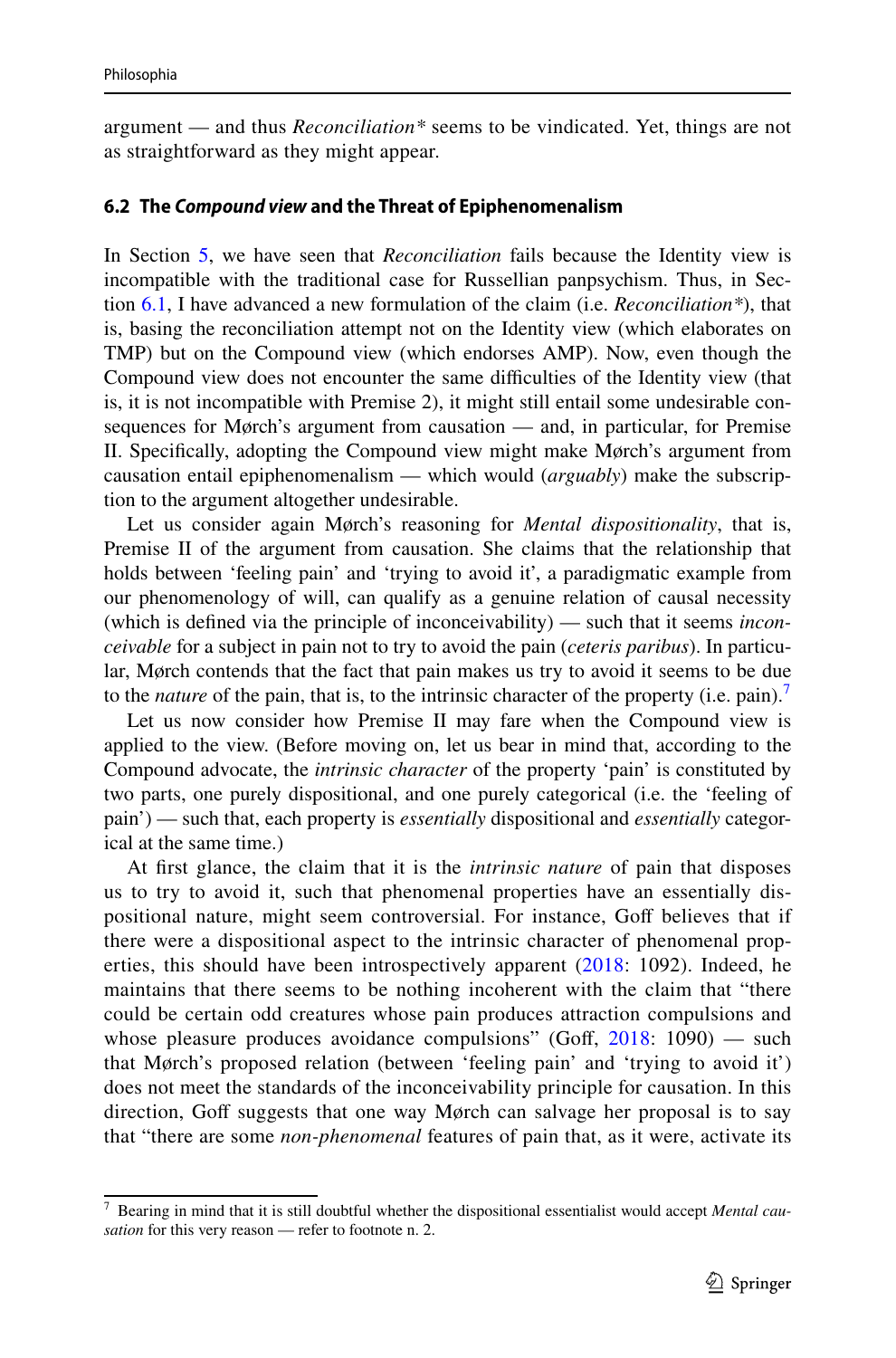causal capacity" ([2018](#page-20-23): 1091). Now, this is precisely what the Compound view allows her to do. In fact, the Compound view lends support to Mørch's claim that it is the intrinsic nature of pain that is responsible for the bearer's trying to avoid it, since it allows that the intrinsic character of pain is composed of two *separate* parts, one categorical *and* one dispositional, only the latter of which disposes us to try to avoid pain (along with Gof's suggestion). Again, we should bear in mind that the main diference between how the Identity advocate and the Compound theorist conceive of properties (that is, the contrast between TMP and AMP) is that, while in the Identity view the whole property is powerful (such that there is no part of the property which is independent of the dispositional nature), in the Compound view this is not the case — and the categorical part of the property is causally inert.

This being said, if by positing a purely dispositional part of the intrinsic character of properties (which activates their causal capacities), Mørch's proposal (read as an instance of the Compound view) might respond to Gof's scepticism (and respect the inconceivability principle of causation), it also brings about a major problem. In fact, if it is *only* the purely dispositional part of the intrinsic character of the property that activates the causal capacities of the property (in the case of pain, the 'trying to avoid'), this now means that the qualitative (that is, the purely categorical) *part* of pain is irrelevant to our trying to avoid it — as the causal work is entirely done by the dispositional *part* of the property. On this account, then, one might worry that we would try to avoid the pain even if its phenomenology were quite diferent from what it is, or even if there were no 'what it is like' to pain at all. Again, this follows from the fact that, under the Compound view, it is not the case that the *whole* property is powerful (*vis-à-vis* the Identity view); rather, by defnition, the purely categorical part of the property is causally inefficacious. To the conclusion that *it is indeed inconceivable*, as Mørch wants to say, that when we bear the property 'pain' we do not 'try to avoid it', *but* this is not due to the qualitative *part* of the property (i.e. the 'feeling of pain'), but to the dispositional *part* of the property.

If this is reasonable, *prima facie*, it is hard to see how one can avoid the threat of epiphenomenalism: if the dispositional *parts* of (the intrinsic character of) properties are sufficient to fully explain the physical facts, then it is hard to see why phenomenality is not just 'along for the ride'.

In this direction, Robert Howell [\(2015](#page-20-24)) has similarly argued that Russellian Monism (in general) entails epiphenomenalism. He argues that "even if phenomenal properties cause things on the Russellian Monism picture, they do not cause things in virtue of their phenomenal nature" (Howell, [2015:](#page-20-24) 28). Let us go through Howell's *modifed causal exclusion argument* [\(2015](#page-20-24): 32) — which, interestingly, seems to be assuming (without acknowledging it) the Compound view as the default metaphysical position for Russellian Monism:

- A. There are two distinct and separable aspects of Russellian properties, those that ground phenomenal resemblance relations and those that ground resemblances between causal profles;
- B. All physical events have sufficient causes in virtue of those aspects that ground resemblances between the causal profles of RM properties.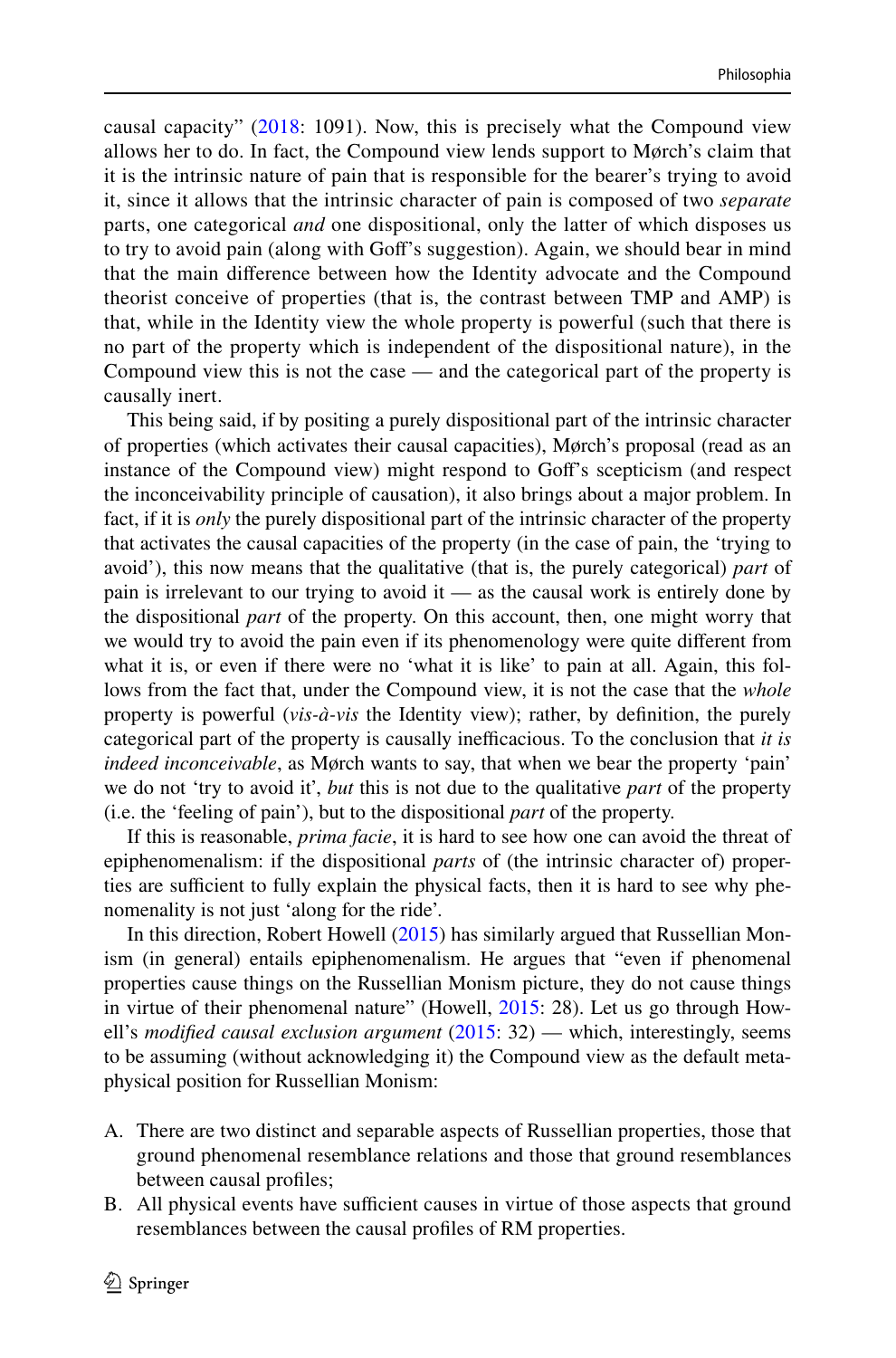### Therefore,

C. The aspects of RM properties that ground phenomenal resemblances make no unique causal contribution to the physical world.

Now, Howell's Premise A seems perfectly in line with the general overview of the Compound view, that is, that properties have separate, purely dispositional and purely categorical parts, with their respective prerogatives. Then, Premise B outlines what I have previously argued, that is, that, under the Compound view, properties dispose their bearers not in virtue of the *totality* of their intrinsic character (bearing in mind that Compound properties are not wholly powerful), but in virtue of the purely dispositional parts of their intrinsic character — such that 'pain' disposes its bearer to 'try to avoid' not in virtue of the 'feeling of pain', but in virtue of its purely dispositional part. Finally, if Premise A and Premise B obtain (as they do in Mørch's proposal *read as an instance of the Compound view*), then the phenomenal parts of properties (e.g. the 'feeling of pain' for the property 'pain') are entirely inefficacious towards the physical world (i.e.  $C$ ) thus qualifying as epiphenomenal.

In conclusion, we have seen how *Reconciliation* is entirely off the table (as the Identity view is incompatible with the traditional case for Russellian panpsychism), while *Reconciliation\**, on the other hand, is not incoherent. However, it seems that if we pursue *Reconciliation\**, that is, if we try to reconcile the traditional argument from categorical properties and the argument from causation *by adopting the Compound view*, we might end up with a (*prima facie* rather undesirable) picture where the feeling of pain (i.e. the purely categorical part of the property) is completely inefficacious in disposing the bearers to try to avoid pain  $-$  in a word, a picture where phenomenal (parts of) properties are *epiphenomenal*.

### **6.3 Two Strategies against Epiphenomenalism**

We have seen how *Reconciliation\** may constitute an undesirable solution for the Russellian panpsychist, as, under the Compound view, phenomenal qualities turn out to be epiphenomenal. Now, the challenge is to determine whether there exist some strategies that can be adopted by the panpsychist to retain *Reconciliation\** (and thus the Compound view), without incurring epiphenomenalism. In this direction, Alter and Coleman ([2020](#page-20-25): 233) argue that there are essentially two ways in which the Russellian monist can reply to the epiphenomenalist objection. These are the *necessitarian strategy* and the *compatibilist strategy* — let us now consider the strategies and evaluate whether the advocate of *Reconciliation\** is metaphysically allowed to pursue them.

First of all, the necessitarian strategy consists of denying that the two aspects (read: parts) of a property, as posited by Howell and by the Compound view advocate "are modally separable in the way the modifed exclusion argument requires" (Alter & Coleman, [2020:](#page-20-25) 236). Specifcally, the necessitarian Russellian panpsychist argues that metaphysical necessitation from the phenomenality to dispositionality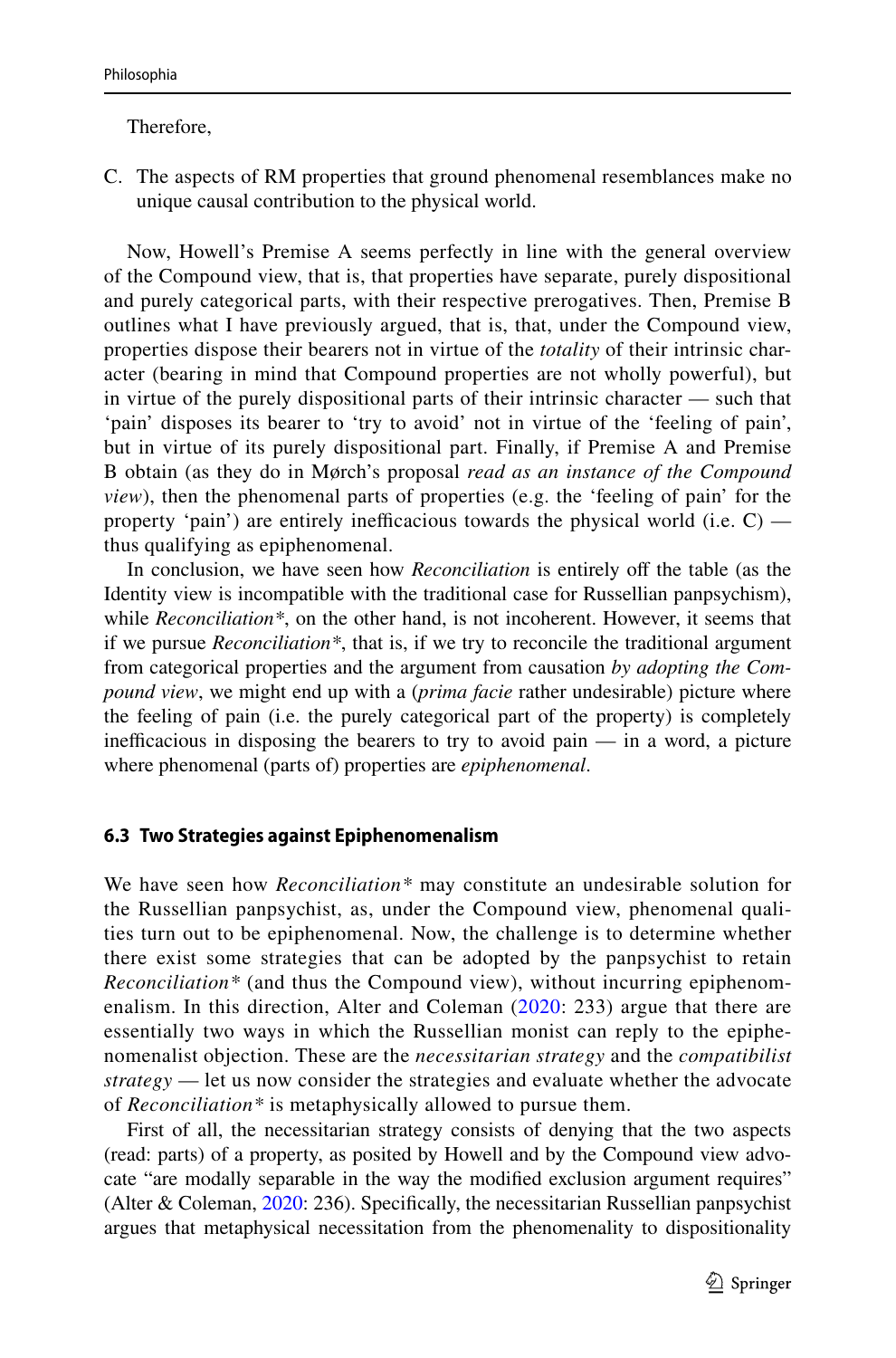'does not exhaust the picture of the intimate relationship that ties the two aspects together', and claims that the metaphysical necessitation functions also in the opposite direction. It is clear that a metaphysical necessitation from the dispositional aspect to the phenomenal aspect of a property dodges Howell's modifed exclusion argument and thus avoids epiphenomenalism — but it comes with a high price, as Howell himself remarks ([2015:](#page-20-24) 36–37). In fact, positing such a necessitation rules out all the conceivability, zombie-style arguments against physicalism: if there is an entailment from dispositional to phenomenal, then a zombie world is not metaphysically possible. In sum, I do not think that a such conceived picture (where the purely dispositional part of the property metaphysically necessitates the purely categori-cal one) is one that the traditionalist Russellian panpsychist would easily accept.<sup>[8](#page-17-0)</sup> (Moreover, I suspect that postulating a metaphysical necessitation from the dispositional aspect to the phenomenal one would make the position ultimately collapse into the already discussed Identity view — with all the related difficulties.)<sup>[9](#page-17-1)</sup>

Secondly, the compatibilist can resist the inference from two diferent categorical properties playing the same grounding role — "either across or within worlds" (Alter & Coleman,  $2020: 235$  $2020: 235$ ) — to the conclusion that they are not causally efficacious. To do this, the compatibilist can appeal to the contingency of the laws of nature, and say that these laws fx which properties do the grounding work in which worlds — and thus the contribution that categorical properties make to physical causation. However, if the advocate of *Reconciliation\** (and thus the Compound view advocate) were to adopt this compatibilist strategy, then she would inevitably distance herself from the dispositionalists — and from Mørch's argument from causation. In fact, the compatibilist strategy explicitly builds upon a Humean picture of reality (where causal regularities are viewed as contingent), while dispositionalism, in both its radical (i.e. pure powers view) and moderate (i.e. dispositional essentialism) form, is generally opposed to Humeanism. In this direction, if the advocate of *Reconciliation\** adopted the compatibilist strategy, she will be (arguably) forced to renounce Premise I of the argument from causation, which is accepted by dispositionalists but is strongly at odds with the regularity theory (Hume, [1739](#page-20-26)–40; Lewis, [1973](#page-21-25)) — and, for this very reason, Mørch herself rejects the Humean account of the laws of nature in defending her view [\(2017](#page-21-26): 302; [2018:](#page-21-2) 1073; [2020](#page-21-3): 276–277).

<span id="page-17-0"></span><sup>&</sup>lt;sup>8</sup> This is also suggested by Maung, who claims that given that much of the interest in panpsychism comes from the dissatisfaction with the traditional physicalists' responses to the challenge of conceivability (and the capacity of panpsychism of providing a more convincing position on the matter), if the panpsychist ended up not being able to appeal to the zombie argument, it would not be clear anymore whether one is more justifed in entertaining panpsychism than in assuming traditional physicalism (2019: 162).

<span id="page-17-1"></span><sup>&</sup>lt;sup>9</sup> I am aware that taking mutual metaphysical necessitation as a sufficient criterion for identity is highly contentious a claim — such that it is controversial whether mutual metaphysical necessitation from A to B and from B to A is sufficient for A to be identical with B. This being said, even if the necessitarian strategy would not make the view properly collapse into the Identity view, I believe it will still make the two *efectively* very similar with regard to the issue at hand.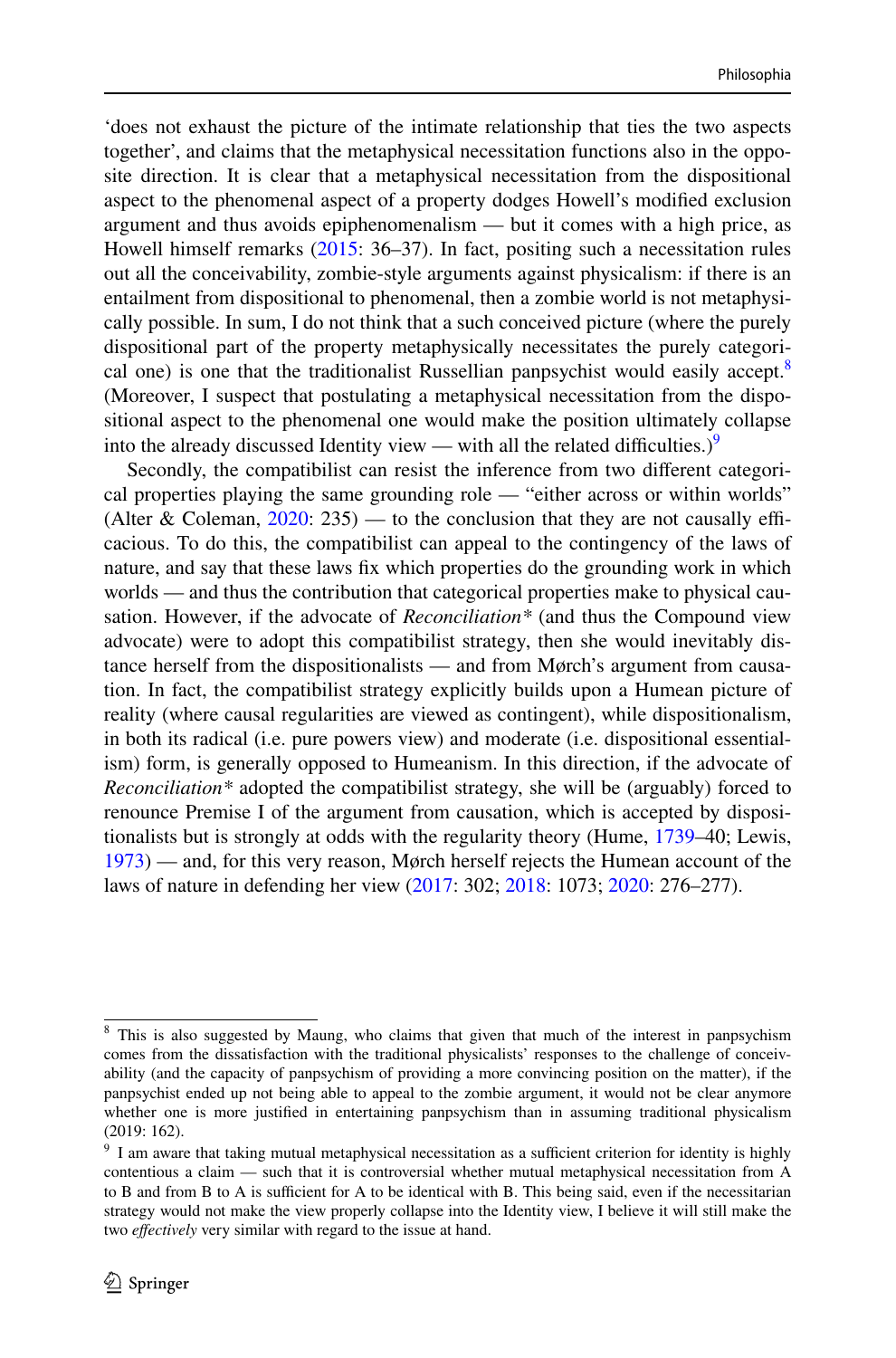### **6.4 Is** *Reconciliation\** **Worth Epiphenomenalism?**

We have seen in the previous section that, if the advocate of the Compound view adopts the necessitarian strategy (to avoid epiphenomenalism), she will distance herself from the traditional Russellian panpsychist, as she will be forced to posit a metaphysical necessitation from the dispositional part to the phenomenal part of the property — and thus *Reconciliation\** fails. On the other hand, if she goes for the compatibilist strategy, she will distance herself from the dispositionalist (and thus from the argument from causation), as she will be forced to accept that causal powers are not in things but are determined by laws of nature — and thus *Reconciliation\** fails. Therefore, there seems to be no obvious way the advocate of *Reconciliation\** (i.e. the Compound theorist) can avoid epiphenomenalism. At this stage, then, one question arises: given that *Reconciliation* is not viable (that is, the approach based on the TMP), is the entailment of epiphenomenalism so undesirable to make the panpsychist renounce *Reconciliation\** — and thus abandon the enterprise of reconciling the two panpsychist arguments altogether? To this, my answer is: no, she should not abandon *Reconciliation\** — there are two reasons for this, one conceptual and another dialectical.

First of all, one might point out that the *specifc form* of epiphenomenalism that is seen to follow from *Reconciliation\** is not a particularly concerning one*.* In particular, given that the phenomenal parts of properties may still be said to do some grounding work, the fact that they are not strictly causally efficacious should not be too concerning. That is to say that, while the qualitative parts are certainly epiphenomenal (as they are causally inert and 'epiphenomenalism' is a causally-relevant notion), it still follows from the view that the property 'pain' disposes its bearers to 'trying to avoid' *in virtue of its intrinsic nature* (where the qualitative part 'feeling of pain' is inefcacious but *grounds* the overall property 'pain' while the dispositional part, in turn, is responsible for the causal work). An example might help illustrate the point. When we explain why gravity diminishes as 1 over distance squared, we note the mathematical fact that the surface area of a sphere grows as the square of radius. Now, this is not a causal power of spheres, but it does afect causal powers — or better, it *grounds* how they change. Thus, the surface area of the sphere is not just 'along for the ride'.

In sum, the phenomenal part of the property is responsible for grounding the property, while the dispositional part of the property is responsible for activating the causal capacity of the property — thus both parts are essential to the property, and both parts play *equally relevant* roles (even though *diferent* roles) towards the contribution of the property to the structure of physical reality. Again, this does *not* mean that the phenomenal parts of properties are not epiphenomenal, for they are indeed (as they are causally inert); it means that this specifc kind of epiphenomenalism is rather a benign one — phenomenal parts still contribute to the structure of physical reality (by grounding the properties they are parts of).

Secondly, a dialectical reason. As we have seen in Section [3.3](#page-6-0), the argumentative importance of the reconciliation attempt should not be underestimated: if we managed to fnd a way to allow the panpsychist to subscribe to a unitary position that would integrate the traditional case from categorical properties and Mørch's original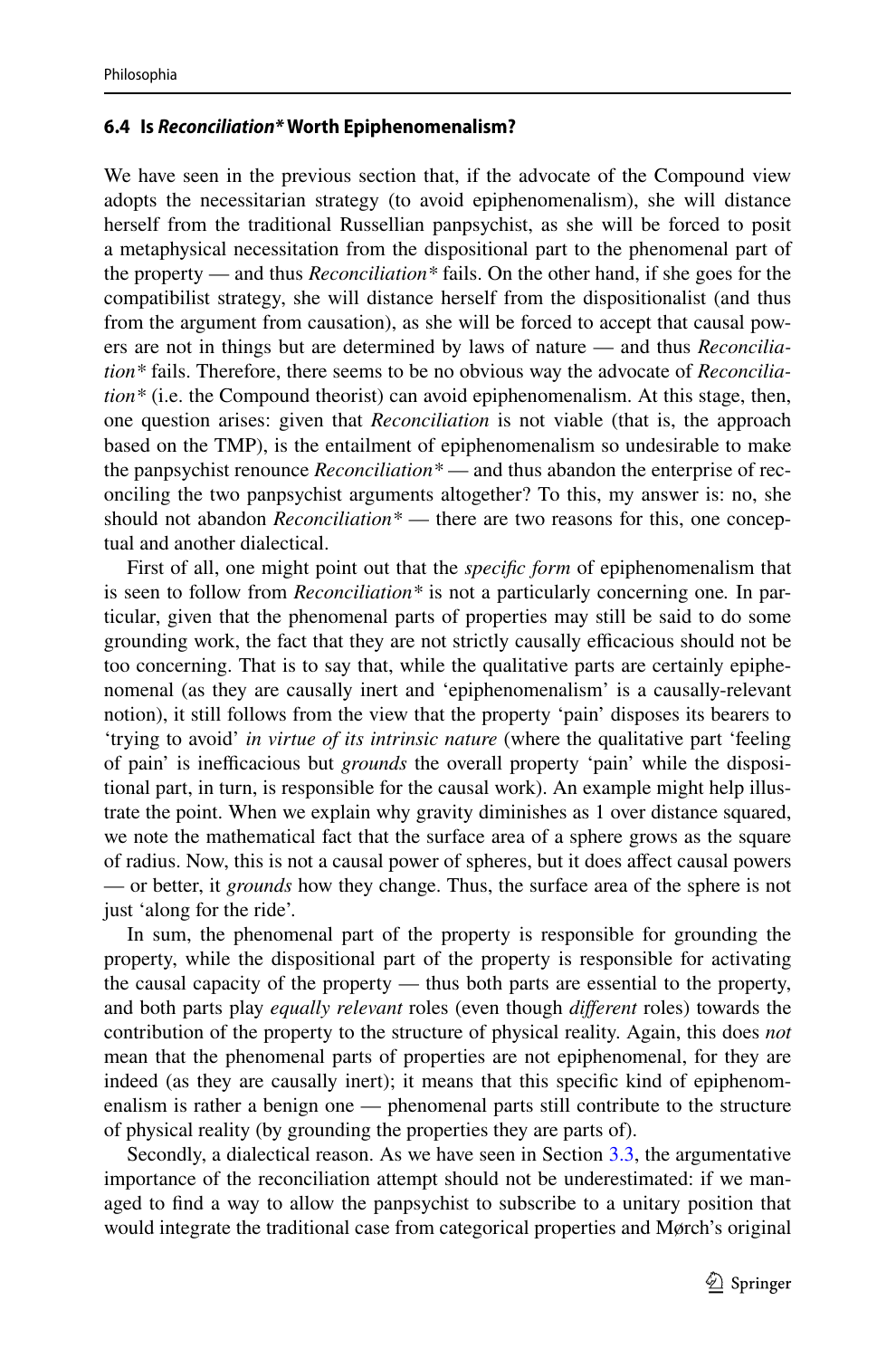dispositionalism-oriented argument, the overall case for panpsychism would be much strengthened — also in view of the alternative answers to the Hard Problem of Consciousness (as presented in Section [2](#page-2-0)). This is to say that, even though the entailment of (even a rather innocuous form of) epiphenomenalism might be perceived as expensive (from a metaphysical point of view), I believe it is well worth the price.

### **7 Concluding Remarks**

The main objective of this paper has been to question Mørch's claim that the Identity theory allows us to subscribe both to the traditional argument for panpsychism and also to her own argument from causation — which I referred to as *Reconciliation*. To this extent, I argued that if one takes the Identity view of properties, which is built around an understanding of properties which I called the *Taylorian metaphysics of properties* (TMP) (on the basis of Taylor, [2018](#page-21-4)), then the panpsychist will have to renounce the traditional case for her view — as the resulting conception of the categorical properties is incompatible with Premise 3 of the argument from categorical properties. Then, I proposed to elaborate on an Armstrong-inspired conception of categorical properties (i.e. the *Armstrongian metaphysics of properties* (AMP)), which led to the consideration of the Compound view of properties. In this direction, I have demonstrated that if one buys the Compound view, one can reformulate the reconciliation strategy (i.e. *Reconciliation\**) such that the objective can be achieved — that is, one can consistently hold both panpsychist arguments without contradiction. Yet, even though *Reconciliation\** has been proven successful in its aims, it might entail the (apparently undesirable) consequence that the phenomenal parts of properties are epiphenomenal. However, given that specifc kind of epiphenomenalism that *Reconciliation\** brings about is not a threatening one (and seen the relevance of the overall enterprise), I concluded that one may well bite the bullet. Therefore, if my reasoning is correct, via the Compound view of properties, a strong, unitary panpsychist position is constituted — one by which Panpsychism can be defended as a *positive proposal* towards the solution of the Hard Problem of Consciousness (and not merely as an alternative to dualism and physicalism).

**Acknowledgements** First of all, I would like to thank Professor David Papineau for his invaluable guidance. I would also like to extend my gratitude to my colleague at KCL Nino Kadić, and to all the participants to the *London-Warwick Mind Forum*, as well as to the departmental *Advanced Research Seminar* for their feedback. Further, I wish to thank Professor Hedda H. Mørch for her comments on an earlier draft of the paper and for suggesting some possible objections to my argument. I am also grateful to Professor Philip Goff and Professor Alexander Bird, whose comments on my treatment of their respective views were key to the development of the article. Finally, I am indebted to the *London Arts & Humanities Partnership* (LAHP) for funding my research at King's College London.

**Funding** Partial funding was received from the *London Arts & Humanities Partnership* (LAHP).

**Declarations**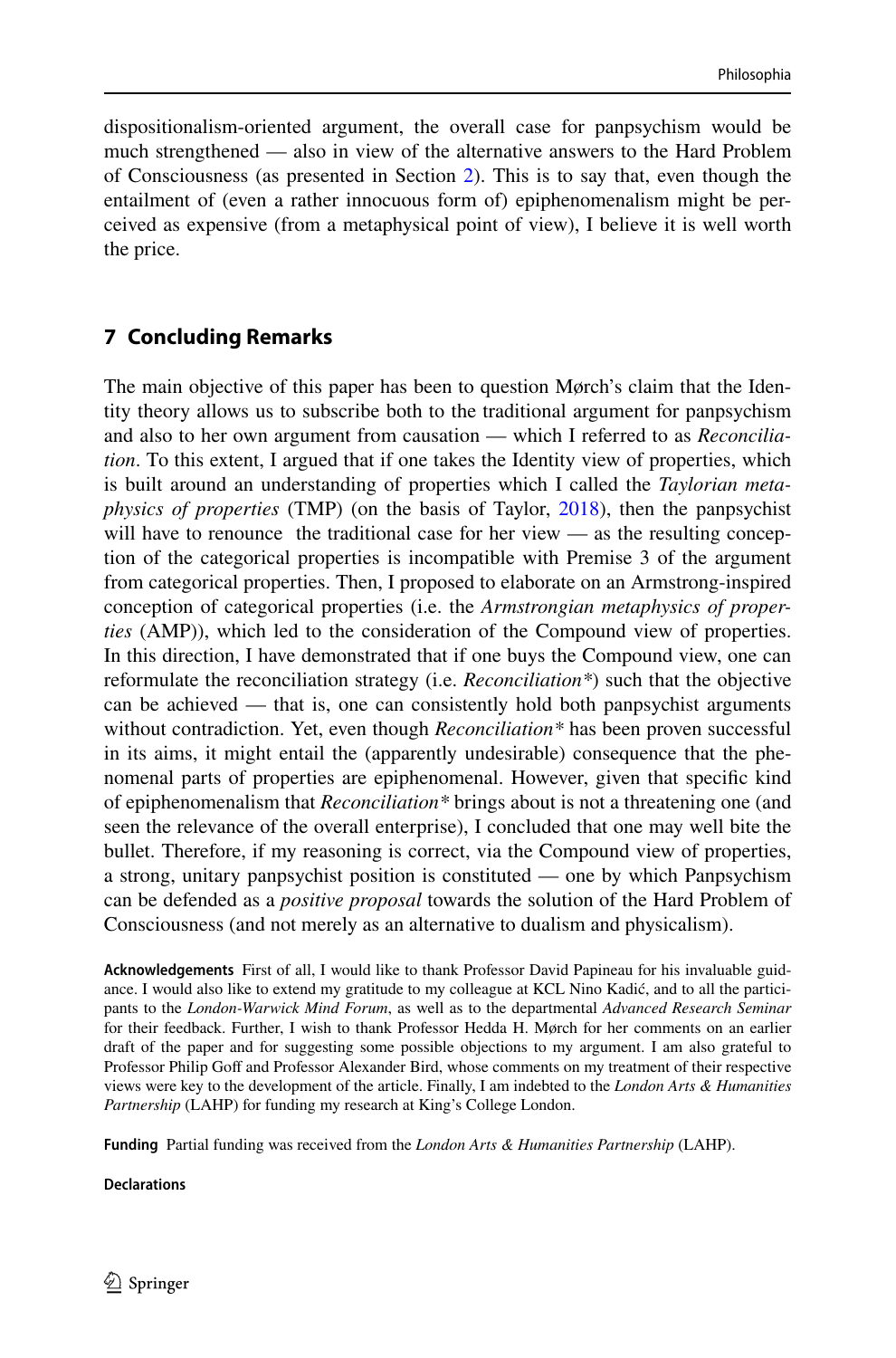**Conficts of Interest/Competing Interests** The authors have no relevant fnancial or non-fnancial interests to disclose.

**Open Access** This article is licensed under a Creative Commons Attribution 4.0 International License, which permits use, sharing, adaptation, distribution and reproduction in any medium or format, as long as you give appropriate credit to the original author(s) and the source, provide a link to the Creative Commons licence, and indicate if changes were made. The images or other third party material in this article are included in the article's Creative Commons licence, unless indicated otherwise in a credit line to the material. If material is not included in the article's Creative Commons licence and your intended use is not permitted by statutory regulation or exceeds the permitted use, you will need to obtain permission directly from the copyright holder. To view a copy of this licence, visit [http://creativecommons.org/licen](http://creativecommons.org/licenses/by/4.0/) [ses/by/4.0/](http://creativecommons.org/licenses/by/4.0/).

### **References**

- <span id="page-20-25"></span>Alter, T., & Coleman, S. (2020). Panpsychism and Russellian monism. In W. Seager (Ed.), *The Routledge handbook of Panpsychism* (pp. 230–243). Routledge.
- <span id="page-20-0"></span>Alter, T., & Nagasawa, Y. (2015). What is Russellian monism. In T. Alter & Y. Nagasawa (Eds.), *Consciousness in the physical world* (pp. 422–451). Oxford University Press.
- <span id="page-20-11"></span>Armstrong, D. (1997). *A world of states of afairs*. Cambridge University Press.
- <span id="page-20-22"></span>Armstrong, D. (2005). Four disputes about properties. *Synthese, 144*, 309–320.
- <span id="page-20-15"></span>Barker, S. (2009). Dispositional monism, relational constitution and quiddities. *Analysis, 69*(2), 242–250.
- <span id="page-20-3"></span>Bird, A. (2007). The regress of pure powers? *The Philosophical Quarterly, 57*, 513–534.
- <span id="page-20-13"></span>Bird, A. (2013). Monistic dispositional essentialisms. In A. Bird, B. Ellis, & H. Sankey (Eds.), *Properties powers structures* (pp. 35–43). Routledge.
- <span id="page-20-5"></span>Chalmers, D. (1995). Facing up to the problem of consciousness. *Journal of Consciousness Studies, 2*, 200–219.
- <span id="page-20-9"></span>Chalmers, D. (1996). *The conscious mind*. Oxford University Press.
- <span id="page-20-10"></span>Chalmers, D. (2009). The two-dimensional argument against materialism. In B. McLaughlin (Ed.), *Oxford handbook of the philosophy of mind* (pp. 145–200). Oxford University Press.
- <span id="page-20-1"></span>Chalmers, D. (2015). Panpsychism and Panprotopsychism. In T. Alter & Y. Nagasawa (Eds.), *Consciousness in the physical world* (pp. 246–276). Oxford University Press.
- <span id="page-20-16"></span>Dumsday, T. (2019). *Dispositionalism and the metaphysics of science*. Cambridge: Cambridge University Press.
- <span id="page-20-14"></span>Ellis, B. (2002). *The philosophy of nature. A guide to the new essentialism*. Acumen Publishing.
- <span id="page-20-4"></span>Ellis, B. (2013). The categorical dimensions of the causal powers. In A. Bird, B. Ellis, & H. Sankey (Eds.), *Properties powers structures* (pp. 11–27). Routledge.
- <span id="page-20-6"></span>Field, H. (1972). Tarski's theory of truth. *Journal of Philosophy, 69*, 347–375.
- <span id="page-20-17"></span>Goff, P. (2016). The phenomenal bonding solution to the combination problem. In G. Brüntrup & L. Jaskolla (Eds.), *Panpsychism contemporary perspectives* (pp. 283–302). Oxford University Press.
- <span id="page-20-2"></span>Gof, P. (2017). *Consciousness and fundamental reality*. Oxford University Press.
- <span id="page-20-23"></span>Gof, P. (2018). Revelation, consciousness+ and the phenomenal powers view. *Topoi, 39*, 1089–1092.
- <span id="page-20-12"></span>Hawthorne, J. (2001). Causal Structuralism. *Noûs, 35*(s15), 361–378.
- <span id="page-20-18"></span>Heil, J. (2010). Powerful qualities. In A. Marmodoro (Ed.), *The metaphysics of powers: Their grounding and their manifestations* (pp. 58–72). Routledge.
- <span id="page-20-19"></span>Heil, J. (2012). *The universe as we fnd it*. Oxford University Press.
- <span id="page-20-24"></span>Howell, R. J. (2015). The Russellian Monist's problems with mental causation. *The Philosophical Quarterly, 65*, 22–39.
- <span id="page-20-26"></span>Hume, D. (1739–40/2000) 'A treatise of human nature', in *The Complete Works and Correspondence of David Hume*, edited by J. Cottingham, Oxford: Oxford University Press.
- <span id="page-20-7"></span>Jackson, F. (1982). Epiphenomenal Qualia. *The Philosophical Quarterly, 32*, 127–136.
- <span id="page-20-8"></span>Jackson, F. (1986). What Mary Didn't know. *Journal of Philosophy, 83*, 291–295.
- <span id="page-20-20"></span>Jacobs, J. (2011). Powerful qualities, not pure powers. *The Monist, 94*, 81–102.
- <span id="page-20-21"></span>Jaworski, W. (2016). *Structure and the metaphysics of mind*. Oxford University Press.